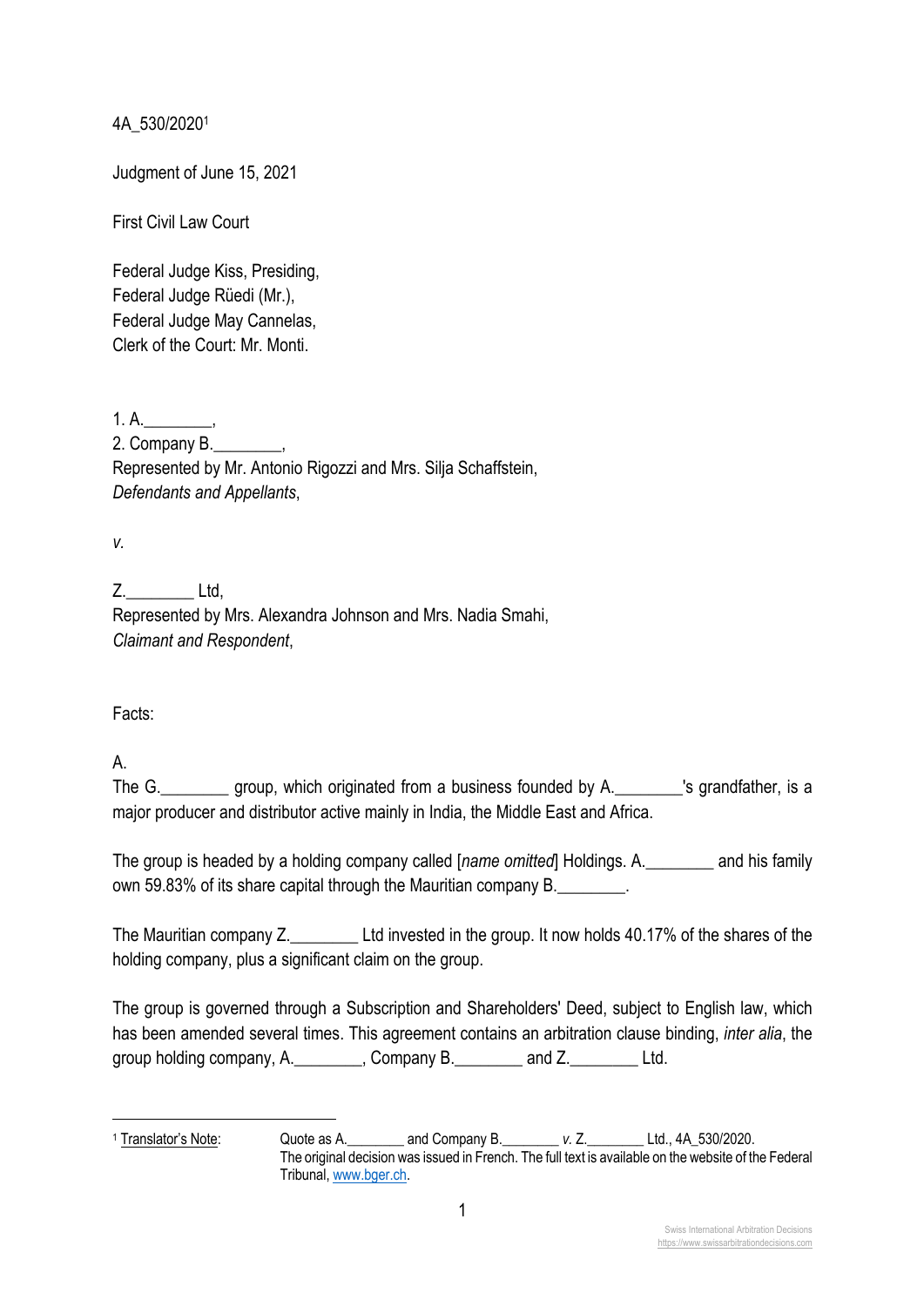It sets out a list of acts that fall within the reserved area. The "A.\_\_\_\_\_\_\_\_ parties" (including A. and Company B.  $\qquad$  agree that no company in the group will undertake such acts without the written consent of Z. Ltd.

The agreement contains clauses allowing Z. Ltd. to liquidate its investment and exit the group. As a last resort, Z. Ltd can request the sale of 100% of the shareholdings in the companies concerned by requiring the other shareholders to sell at the same price as Z. Ltd ("Drag Sale"2).

Finally, clause 16.4 gives Z. Ltd a direct right of action against the "A. The parties", on its own behalf or on behalf of a group company. The "A.\_\_\_\_\_\_\_\_ parties" shall jointly and severally indemnify Z. **Ltd for any loss resulting from the breach of contractual obligations.** 

On April 1, 2011, A. \_\_\_\_\_\_\_\_ became an executive director of the holding company, with an "employment contract" with the latter (Employment Contract or Service Contract, depending on the expression used in the award under appeal).

In August 2014, P. was appointed Chief Executive Officer of the group (hereinafter "CEO").

The group recorded poor financial results, generating tensions between shareholders which began to crystallize around the person of the CEO. On December 18, 2016, A.\_\_\_\_\_\_\_\_ decided to suspend the CEO and to assume this function himself *ad interim*, without having obtained the consent of Z.\_\_\_\_\_\_\_\_ Ltd.

On December 20, 2016, the group's holding company, represented by the directors of Z. obtained an injunction from the High Court of Justice of England and Wales ordering A.\_\_\_\_\_\_\_\_ to cease his actions. The High Court of Justice of England and Wales subsequently extended the injunction, in particular by a decision of March 26, 2018 ("Final Relief Judgment"3, see at 6.4 below).

## B.

B.a. On December 22, 2016, Z. **Ltd submitted a request for arbitration with the London Court** of International Arbitration (LCIA) against A. \_\_\_\_\_\_\_\_ and Company B. \_\_\_\_\_\_\_\_. It was based on the arbitration clause inserted in the shareholders' agreement.

The request contained three types of submissions:

- Legal submissions relating to the suspension of the CEO P. The and the assumption of this function *ad interim* by A.\_\_\_\_\_\_\_\_. These acts were to be declared invalid on the grounds that they were within the reserved area, had been carried out without the consent of Z. and were therefore in breach of the shareholders' agreement;
- Submissions that A. The should cease its behavior and that the two Defendants should ensure that no company of the group acted in the reserved area, and

<sup>&</sup>lt;sup>2</sup> Translator's Note: In English in the original text.

<sup>&</sup>lt;sup>3</sup> Translator's Note: In English in the original text.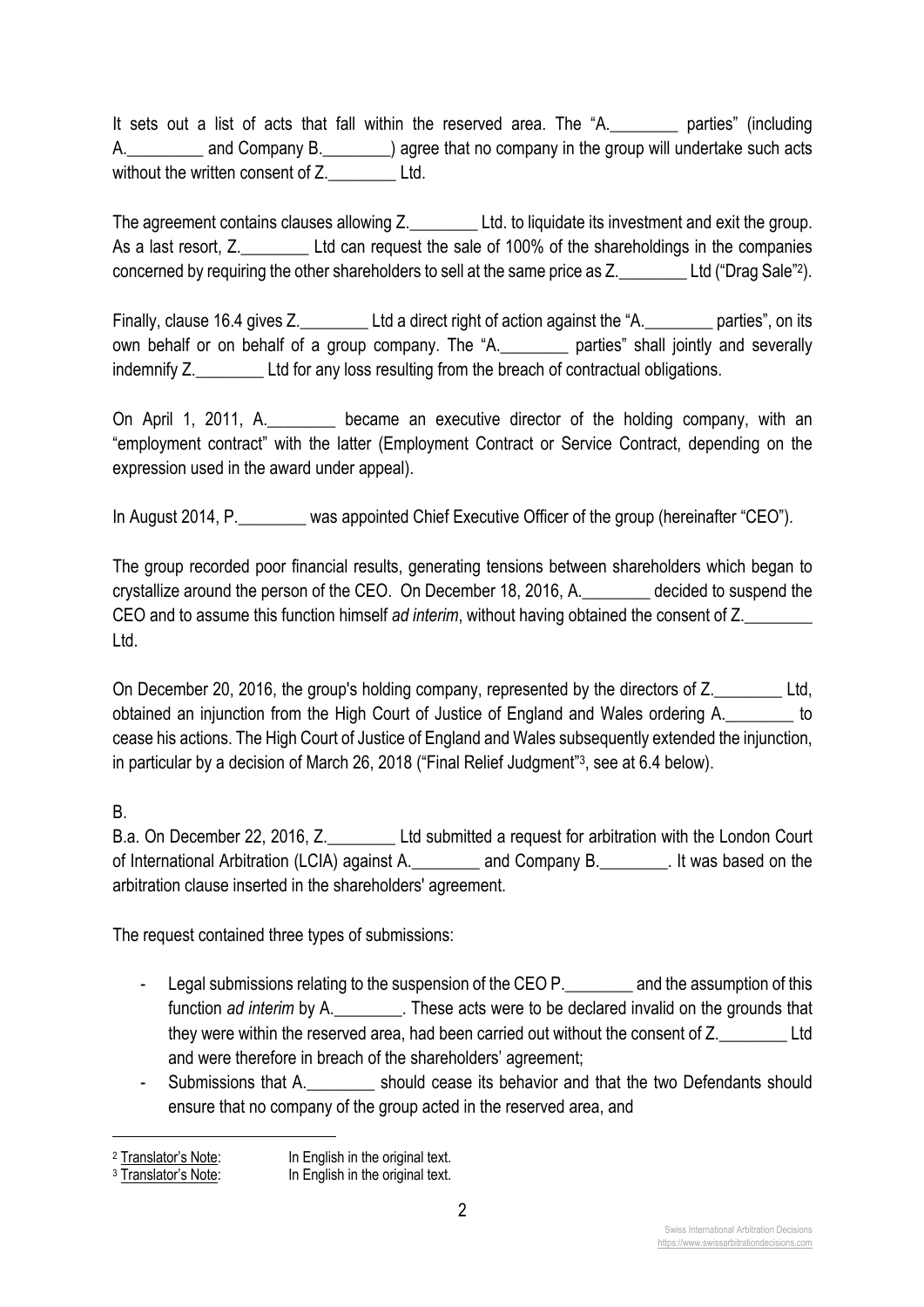- Lastly, submissions for the payment of damages.

The Defendants submitted an Answer on January 17, 2017.

Under the auspices of the LCIA, a Tribunal composed of three arbitrators was formed. In accordance with the arbitration clause, its seat was set in Geneva, Switzerland, while English was designated as the language of the proceedings. The LCIA Arbitration Rules ("LCIA Arbitration Rules", as they read on October 1, 2014) were declared applicable.

B.b. On March 16, 2017, the Claimant proposed to the Defendants the parties suspend the arbitration due to the proceedings initiated by the group holding company in the English High Court of Justice, before which it, as well as A. \_\_\_\_\_\_, was being sued. It also suggested that the Defendants agree to be bound by any decision that the High Court of Justice might issue, in particular with respect to the interpretation of the shareholders' agreement.

On March 17, 2017, the Defendants stated that they consented to the proposal to suspend the arbitration, without prejudice to any claims they might make against Z. Let in the English proceedings. The Arbitral Tribunal stayed the proceedings by order dated April 19, 2017.

The High Court of Justice, in the person of Judge J. The High a judgment on December 13, 2017, ("Liability Judgment"4, according to the expression used by the arbitrators; see in addition at 6.4 below). The Claimant submitted it in the arbitration on December 29, 2017, together with a draft "Consent Award"<sup>5</sup>. This reflected certain parts of the High Court's judgment as well as the injunctions issued by that authority.

On January 3, 2018, the Defendants confirmed to the Arbitrators that they approved this letter of December 29, 2017, and its appendixes, containing the aforementioned draft award.

B.c. On February 27, 2018, the Claimant requested leave to amend its submission on the grounds that two new disputes had arisen in connection with the shareholders' agreement: the first concerned its right to implement a forced sale of the shares ("Drag Sale"<sup>6</sup>); the second resided in the commencement of a liquidation action in Dubai ("Winding Up Claim"7). Considering that the English High Court had decided many of the issues raised in its original submission, it sought a "partial final award" reflecting the terms of the English judgment and furthermore maintained its submission for damages.

The interested party submitted an amended request on April 9, 2018.

B.d. On May 9, 2018, the Arbitral Tribunal issued an Award containing findings of law and injunctions by which it resolved part of the Claimant's submissions.

<sup>&</sup>lt;sup>4</sup> Translator's Note:<br>
<sup>5</sup> Translator's Note:<br>
In English in the original text.<br>
In English in the original text.

<sup>&</sup>lt;sup>5</sup>  $\frac{1}{2}$  Translator's Note: In English in the original text.<br><sup>6</sup> Translator's Note: In English in the original text.

 $6$  Translator's Note:<br>  $7$  Translator's Note:<br>  $10$  Translator's Note:<br>
In English in the original text. In English in the original text.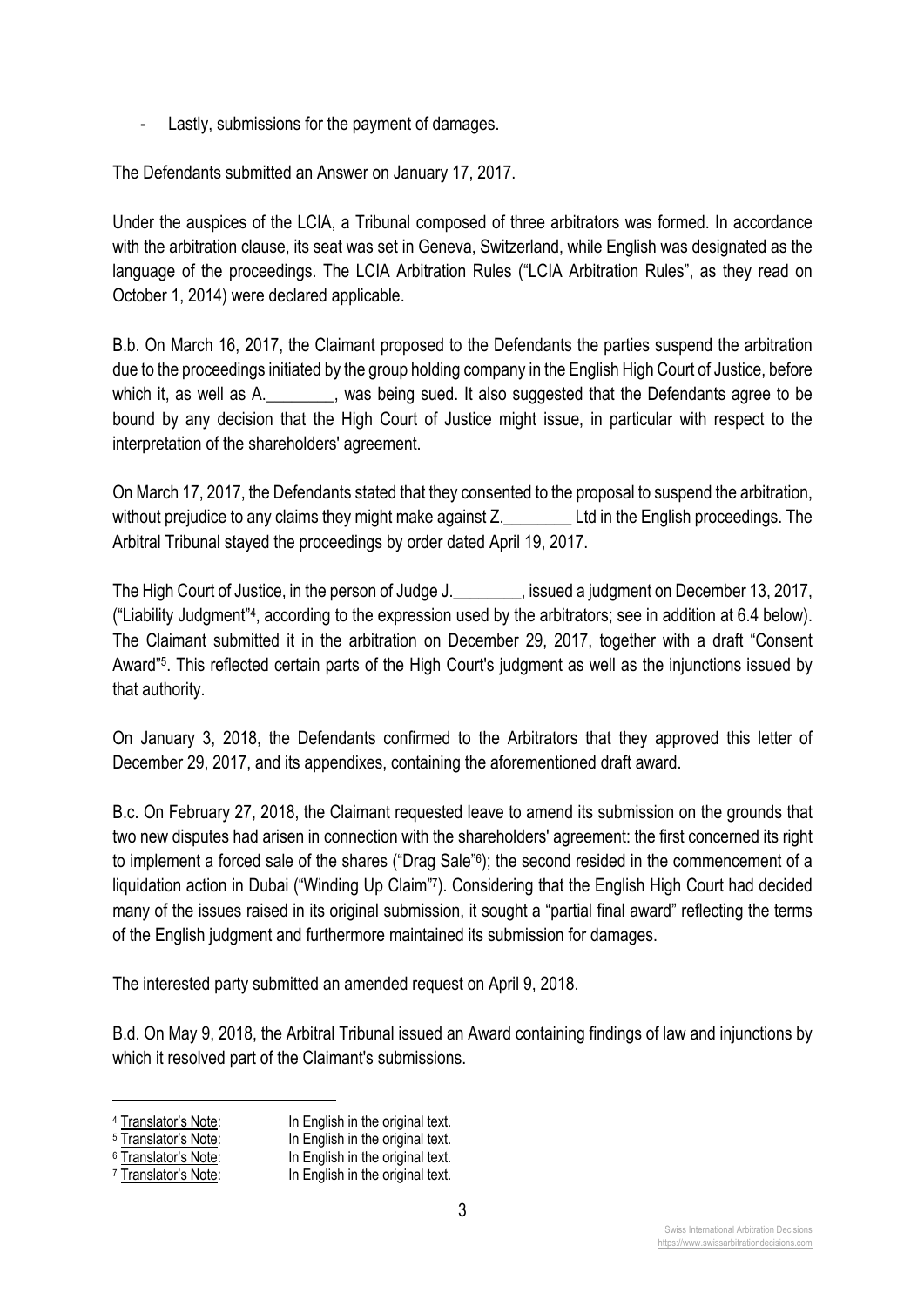In its discussion, the Tribunal explained in substance that the parties' express agreement to the findings made in the draft "Consent Award" relieved it from considering the merits of the submissions concerned. This settlement was to be recorded in accordance with Art. 26.9 of the LCIA Arbitration Rules.

This decision was confirmed on September 6, 2018, after the Arbitral Tribunal changed its president. The nationality of the previous president had caused an incident that led to their resignation. However, the new Arbitral Tribunal saw no reason to annul the award of May 9, 2018, as the Defendants had given their consent and the Arbitrators had made changes on minor points only.

B.e. On November 15, 2018, the Arbitral Tribunal issued a partial award finding that the Claimant was entitled to implement a forced sale of the shares ("Drag Sale"8) as of January 1, 2018. A. Company B. \_\_\_\_\_\_\_\_\_ submitted an appeal to the Swiss Federal Tribunal, which they subsequently withdrew; the case was removed from the list (4A\_3/2019, order of April 11, 2019).

B.f. On February 28 and April 23, 2020, Z. Ltd submitted a request and restated their submissions. The Defendants did not submit an answer.

B.g. On May 21, 2020, the Arbitrators held a hearing by video conference after denying the Defendants' request for a postponement (see at 5.3 below).

B.h. The Arbitral Tribunal issued its final Award on September 15, 2020. In the operative part of the Award, it made the following four findings (n. 135):

- 1) A.\_\_\_\_\_\_\_\_ breached his employment contract and the shareholders' agreement by:
	- i) suspending P. by installing himself as CEO of the group on December 18, 2016, and by dismissing four senior employees,
	- ii) conducting a sustained campaign of aggressive abuse and obstruction against the group's management,
	- iii) inciting or encouraging the union to exclude management from the U. Comes (in India), and
	- iv) setting up a parallel management structure.

The aforementioned party continued his conduct after his employment contract was terminated, as found in the Final Relief Judgment [issued on March 26, 2018, by the English High Court of Justice, ed.]

2) A. **Example 2** further breached the shareholders' agreement by submitting a winding-up claim in Dubai on January 20, 2018, to place a group company (Q. \_\_\_\_\_\_\_\_\_ Ltd) without having obtained the prior consent of Z. Ltd.

<sup>8</sup> Translator's Note: In English in the original text.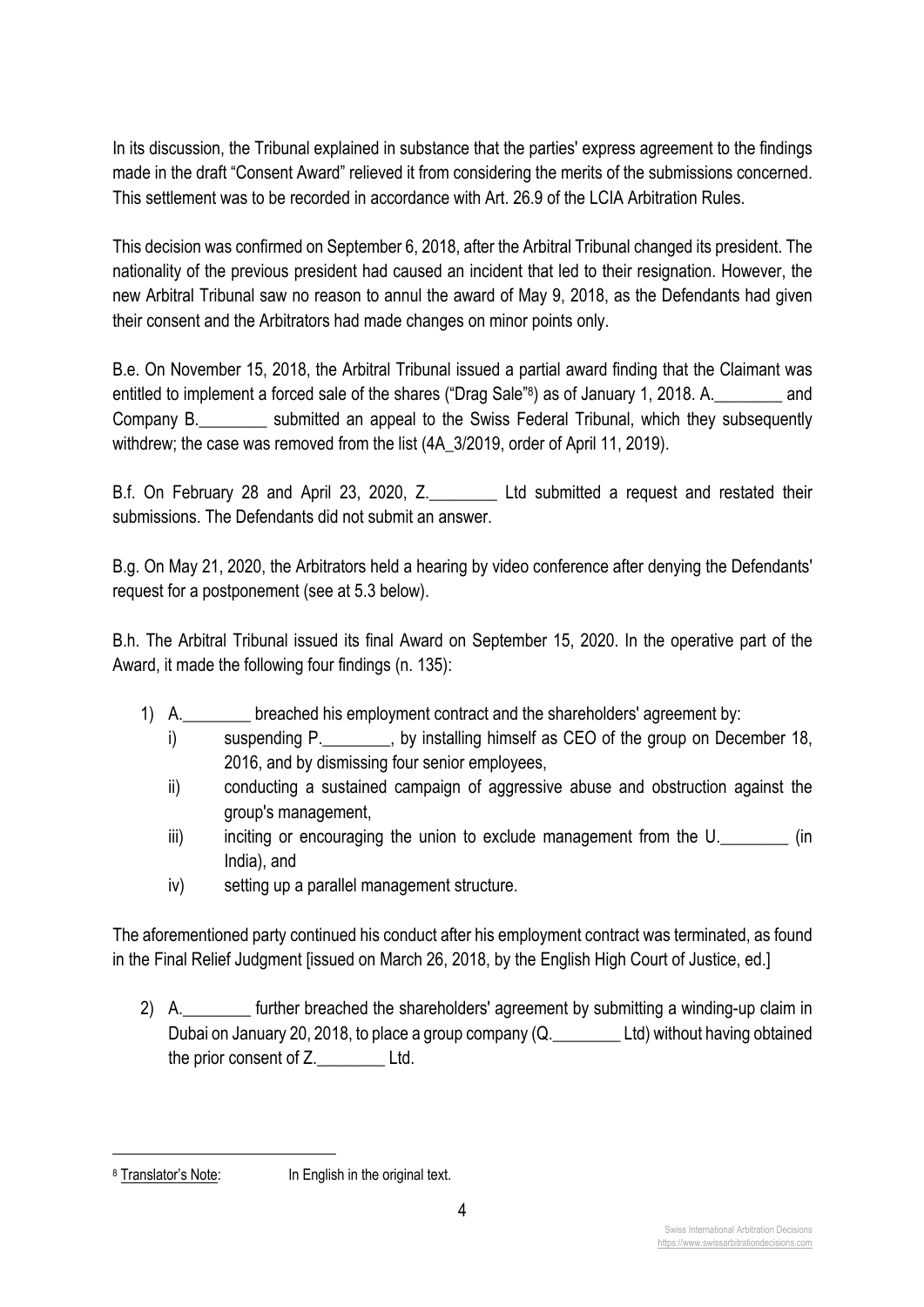- 3) In doing so, he also violated his obligation to cooperate and not to hinder the forced sale of shares ("Drag Sale"9), arising from the same shareholders' agreement.
- 4) Both Defendants A. The and Company B. The are jointly and severally liable to indemnify the Claimant for any loss suffered by a group company as a result of the Claimant's breach of the shareholders' agreement and the employment contract.

The Arbitral Tribunal also awarded the Claimant damages of USD 8'167'399, with interest at 5% per annum from the date of the Award (operative part, n.136-137 of the Award).

In the discussion preceding this operative part, the Arbitral Tribunal explained that a large part of the alleged contractual breaches had been established by the judgments of the English High Court, whose analysis should be reproduced as it stands (see at 6.5 below).

The Arbitral Tribunal then dealt in detail with the various items of damage caused by A. conduct, including in substance:

- a loss of profit on retail sales in India,
- the postponement or cancellation of cost-saving projects,
- the delay or cancellation of product design innovations and updates intended to increase sales salary costs due to the refusal to lay off underperforming employees,
- lost time for management forced to manage disruptions caused by the aforementioned party wage increases to retain employees adversely affected by the conflict
- costs resulting from the blockade of the U. blant,
- the costs of various civil and criminal proceedings instituted by A. \_\_\_\_\_\_\_\_ and his supporters,
- the costs incurred by instituting the proceedings in Dubai

On October 2, 2020, at the initiative of the Claimant, the Arbitral Tribunal corrected its Award on the basis of Art. 27 of the LCIA Arbitration Rules. It increased the amount of the Award to USD 9'366'603.

Finally, the Arbitral Tribunal fully accepted the amended submission on April 23, 2020.

#### C.

On October 14, 2020, A. \_\_\_\_\_\_\_ and Company B. \_\_\_\_\_\_\_\_ submitted a civil appeal with the Swiss Federal Tribunal seeking to annul the final Award.

At the request of the Respondent Z. Ltd., the Appellants were ordered to provide CHF 35'000 as security for possible costs (order of December 10, 2020). This was done in a timely manner.

The Respondent submitted an Answer, concluding that the appeal was inadmissible or that it should be rejected on the merits.

<sup>&</sup>lt;sup>9</sup> Translator's Note: In English in the original text.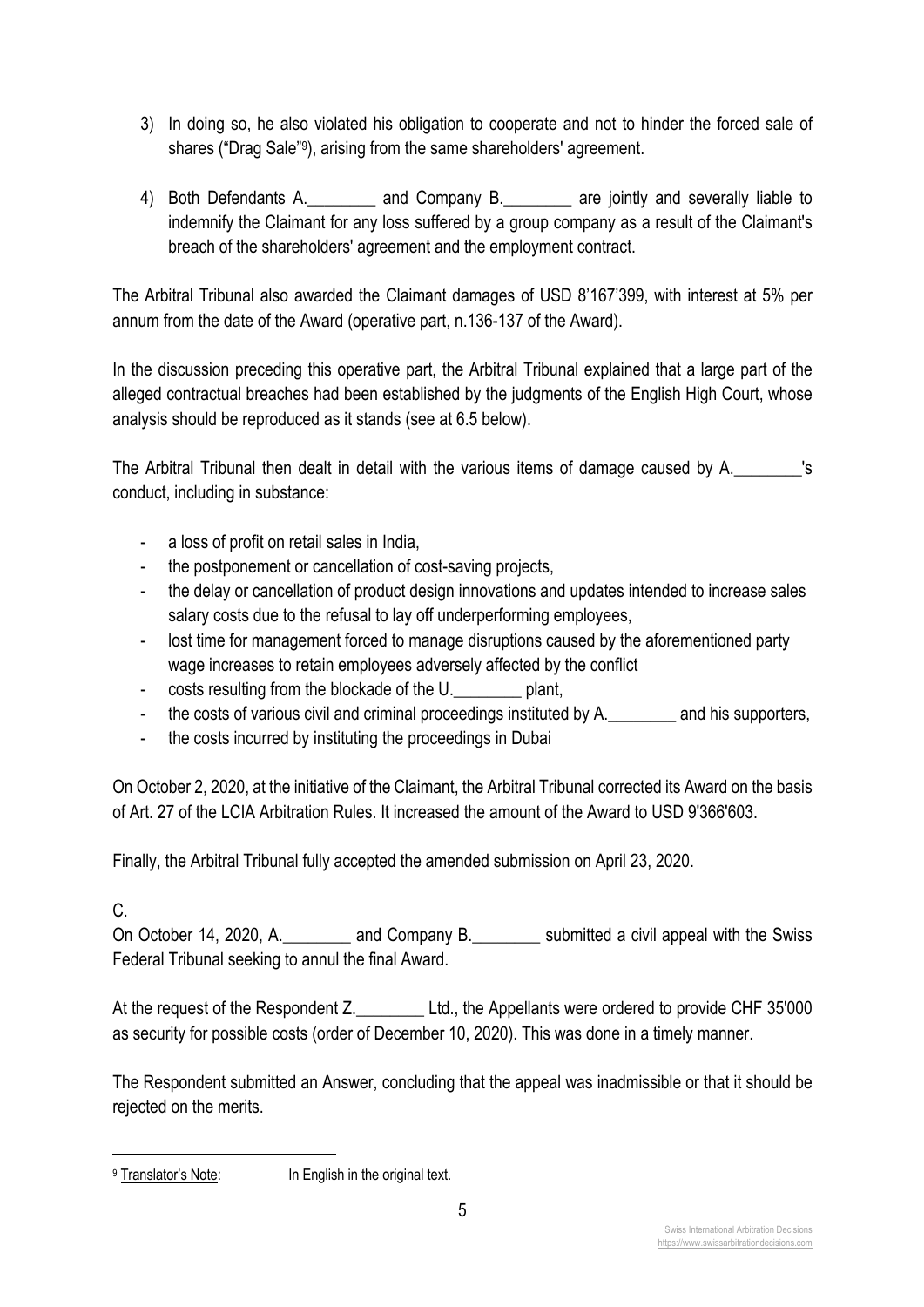The Appellants replied, prompting a rejoinder from their opposite party.

The President of the Arbitral Tribunal referred to its Award. While he had been invited to produce the case file, he indicated that he had asked the parties to consult and produce the relevant documents.

In fact, the parties attached various documents in support of the appeal, the request for security for costs, the Reply, and the Rejoinder.

#### Reasons:

#### 1.

According to Art. 54(1) LTF,<sup>10</sup> the Federal Tribunal issues its judgments in one of the four official languages, as a general rule, in the language of the award under appeal. When the decision is issued in another language (here English), the Federal Tribunal uses the official language<sup>11</sup> used in the appeal, which in this case is French (ATF 142 III 521<sup>12</sup> at 1; Judgment 4A\_54/2019 of April 11, 2019, at 1).

#### 2.

2.1. In the field of international arbitration, a civil appeal is admissible under the conditions of Art. 190- 192 PILA13 (Art. 77(1)(a) LTF). The arbitral award can only be challenged on the legal considerations exhaustively set out in Art. 190(2) PILA.

The admission of the appeal leads to the annulment of the award and not to its revision, except in cases relating to the jurisdiction of the arbitral tribunal (see Art. 77(2) LTF which restricts the scope of Art. 107(2) LTF; ATF 136 III 60514 at 3.3. 4; Judgment 4A\_476/2020 of January 5, 2021, at 2.2).

*In casu*, the international nature of the arbitration and the applicability of Chapter 12 PILA (see Art. 176(1) PILA) are not in dispute.

Whether as to the subject of the appeal, the nature of the appeal, or the time limit to appeal, none of these admissibility requirements raises any problems in this case. At this stage, the admissibility of the various arguments raised will be examined in the light of the requirements set out below.

| <sup>10</sup> Translator's Note: | LTF is the French abbreviation for the Federal Statute of June 17, 2005, organizing the Federal<br>Tribunal, RS 173.110. |
|----------------------------------|--------------------------------------------------------------------------------------------------------------------------|
| <sup>11</sup> Translator's Note: | The official languages of Switzerland are German, French and Italian.                                                    |
| <sup>12</sup> Translator's Note: | The English translation of this decision is available here:                                                              |
|                                  | http://www.swissarbitrationdecisions.com/federal-tribunal-upholds-independence-members-                                  |
|                                  | cms-network                                                                                                              |
| <sup>13</sup> Translator's Note: | PILA is the most frequently used abbreviation for the Swiss Private International Law Act of                             |
|                                  | December 18, 1987                                                                                                        |
| <sup>14</sup> Translator's Note: | The English translation of this decision is available here:                                                              |
|                                  | http://www.swissarbitrationdecisions.com/independence-and-impartiality-of-a-party-appointed-                             |
|                                  | arbitrator-in                                                                                                            |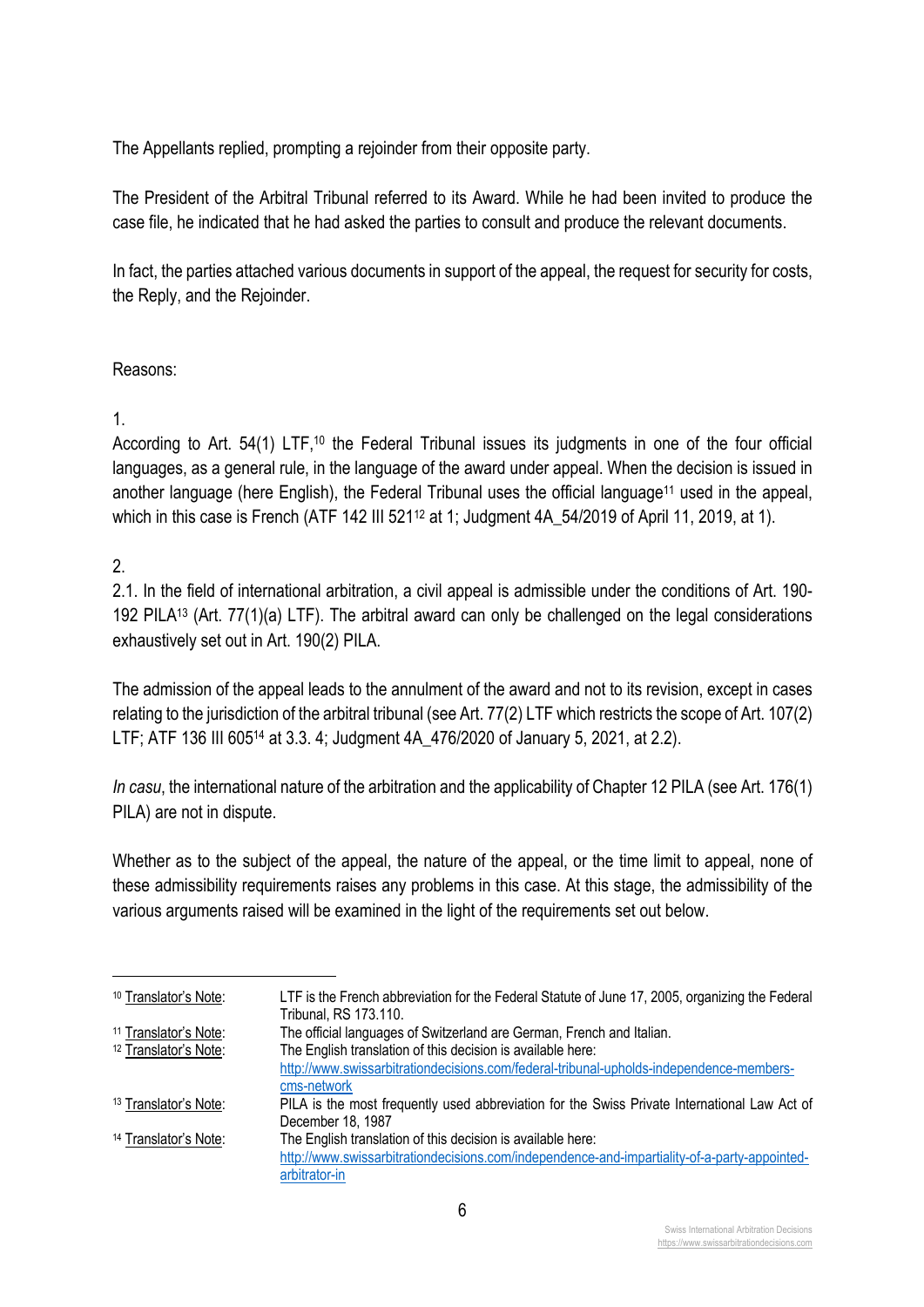2.2. The Federal Tribunal examines only the grievances that have been raised and substantiated by the Appellant (Art. 77 (3) LTF). This must satisfy the same strict requirements for the statement of reasons applicable to the grievance of breach of constitutional rights (see Art. 106(2) LTF; judgment – cited above  $-4A$  476/2020 at 2.3; Judgment 4A 600/2020<sup>15</sup> of January 27, 2021, at 5.1).

2.3. The Federal Tribunal decides on the basis of the facts contained in the award under appeal (see Art. 105(1) LTF). It is also bound by the findings on the course of the proceedings, whether they concern the alleged facts, the parties' submissions, the legal explanations given by the parties or the statements made during the proceedings (Judgment 4A 346/2020<sup>16</sup> of January 6, 2021, at 5.2; aforementioned Judgment 4A\_476/2020 at 2.4).

#### 3.

The Appellants raise two grounds for annulment provided for in Art. 190(2) PILA, namely, *first*, the breach of the right to be heard in adversarial proceedings and of the principle of equality of the parties (letter d) and, *second*, the incompatibility with public policy (letter e). They target two distinct issues:

- the refusal to postpone the hearing of May 21, 2020;
- the fact of having given *res judicata* effect to the English judgments and, more generally, of having retained without factual or legal discussion the principle of contractual liability of the Defendants.

These two branches of the grievance will be examined in turn. First, however, a remark must be made concerning the drafting technique adopted by the Arbitral Tribunal.

## 4.

This dispute, which was submitted in December 2016, has undergone many procedural twists and turns. It represents only one aspect of the serious disagreements that divide shareholders, who are now at loggerheads. The Arbitral Tribunal has refrained from presenting the overall situation and tracing the full course of the proceedings, instead referring to previous decisions issued on November 15, 2018, and September 6, 2018, (the latter of which further redirects the reader to an earlier award of May 9, 2018), or to its order handed down from the bench on May 21, 2020. Furthermore, the Arbitrators attributed binding effect to the English High Court's judgments, which they "incorporated" into their Award. This "nesting dolls" technique does not make the dispute any easier to understand, to put it mildly. This being said, although the Appellants argue against the "minimalism" of the Award under appeal, they do not argue that it contravenes the rules of form adopted by the parties or, in the alternative, the minimum requirements applicable (on this question, see Art. 189 PILA; Wirth/Magliana, in *Basler Kommentar*, 4th ed. 2020, no. 36 *ad art.* 189 PILA; Christian Oetiker, in *Zürcher II*, 3rd ed. 2018, nos. 54-56 to Art. 189 PILA; Andreas Bucher, in *Commentaire romand*, 2011, nos. 7-9 to Art. 189 PILA).

<sup>15</sup> Translator's Note: The English translation of this decision is available here: https://www.swissarbitrationdecisions.com/atf-4a-600-2020  $16$  Translator's Note: The English translation of this decision is available here: https://www.swissarbitrationdecisions.com/atf-4a-346-2020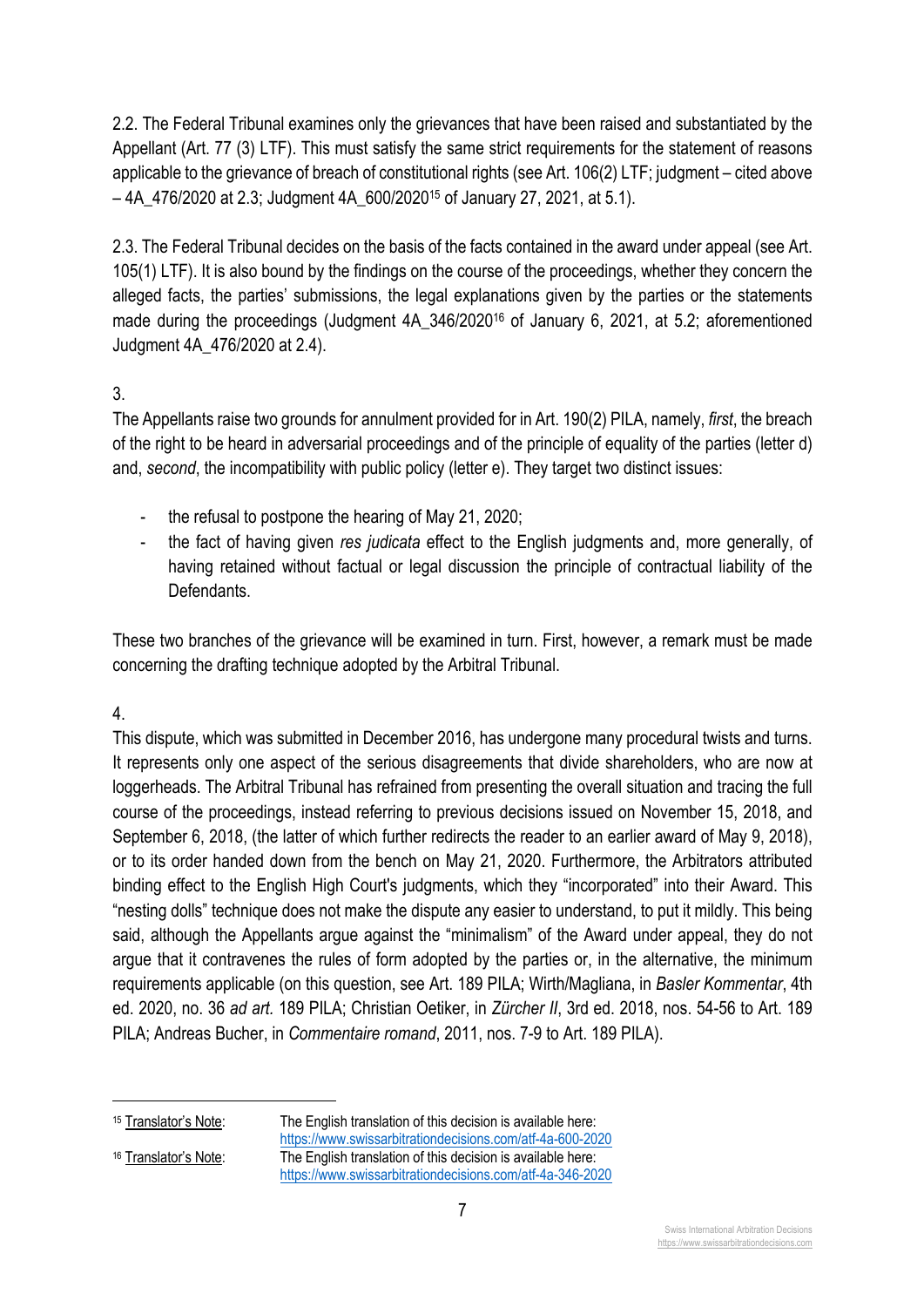This Court will simply point out that a reading of the various arbitration awards and the English judgments will finally make it possible to reconstitute the puzzle and to find the elements necessary to respond to the grievances. The summary of facts presented above incorporates elements gathered from the decisions referred to in the final Award.

## *I. Refusal to postpone the hearing of May 21, 2020*

## 5.

5.1. The Appellants argue that the Arbitral Tribunal wrongly rejected their request to postpone the hearing by a few weeks, thus depriving them of the opportunity to present a defense, to cross-examine witnesses and to present their arguments. Their request, which was repeated on several occasions, was based on exceptional circumstances, namely the crisis related to the COVID-19 coronavirus. The Arbitrators also allegedly treated the parties unequally by granting a deferral to the Respondent.

5.2. As guaranteed by Art. 182(3) and 190(2)(d) PILA, the right to be heard gives the parties the right to present all their arguments of fact and law on the subject of the dispute, to propose their means of proof on the relevant facts, to participate in the hearings and to be represented or assisted before the arbitrators. As for the principle of contradiction, it guarantees to each party the right to pronounce on the arguments of its adversary, to examine and discuss the evidence brought forward by the latter and to refute it by its own evidence. Finally, in accordance with the principle of equality, the arbitral tribunal must treat the parties in a similar manner at all stages of the proceedings. The proceedings must be regulated and conducted in such a way that each party has the same opportunity to present its case (BGE 142 III 36017 at 4.1.1; 133 III 139 at 6.1 p 143).

5.3. It is appropriate to first relate the facts relating to the organization of the hearing at issue, in a somewhat summarized form.

After the Defendants/Appellants had withdrawn their appeal against the Partial Award of November 15, 2018 (B(e), above) the Arbitral Tribunal questioned the parties on the further proceedings. The Claimant/Respondent suggested a hearing in March 2020 and proposed a procedural schedule. The Defendants, through a law firm (M.  $\qquad \qquad$ ), argued that there were logistical difficulties in dealing with the present arbitration and a parallel arbitration involving eight parties (including the parties to this dispute, Ed) and that there was no urgency in resolving the remaining issues in dispute, which were limited. They suggested waiting for an award in the parallel arbitration, which would have started the procedural calendar in April 2020 at the earliest.

In a December 6, 2019, conference call, A. The renewed his opposition to the opposing party's proposed schedule, citing the possibility of adding evidence on UAE law.

On December 11, 2019, a new law firm (N.  $\qquad \qquad$ ) informed the Arbitral Tribunal that it was now representing the Defendants with the assistance of Mr. O.\_\_\_\_\_\_\_\_, an Indian lawyer who had worked

<sup>17</sup> Translator's Note: The English translation of this decision is available here: http://www.swissarbitrationdecisions.com/agreed-upon-rules-procedure-do-bind-parties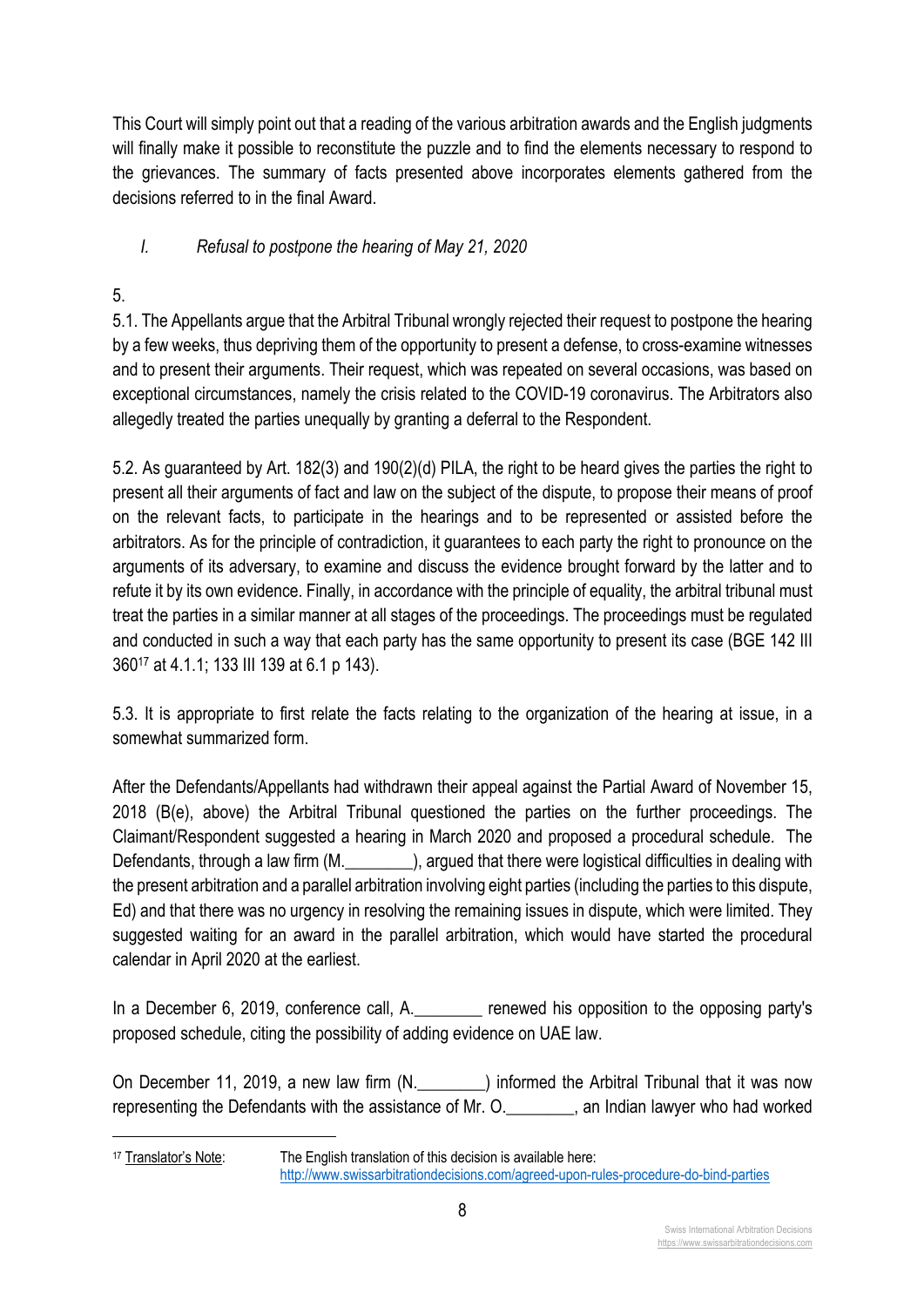with the previous firm. On December 16, 2019, the new representative cited logistical difficulties in other unrelated cases and suggested a hearing in September 2020. The Arbitral Tribunal considered this date too far in the future and proposed a hearing in June 2020.

On February 4, 2020, the Defendants' Representative requested that the arbitration be terminated on the grounds that the Claimant's claims had been substantially resolved by the partial decisions of the Arbitral Tribunal and the High Court of Justice; to the extent that any issues remained outstanding, they should be addressed either in a new arbitration or in the eight-party arbitration. The Tribunal denied this request by order dated March 2, 2020.

In the meantime, the firm N. The mean announced that it was no longer representing the Defendants and that Mr. O.\_\_\_\_\_\_\_\_ was also withdrawing.

On February 28, 2020, the Claimant submitted an updated request and statements from three witnesses. The Defendants did not submit an answer.

On March 25, 2020, the Arbitral Tribunal invited the Parties to indicate whether the hearing scheduled for June 2020 could be held by video conference, given the COVID-19 crisis.

The Claimant responded in the affirmative. On April 9, 2020, A. The renewed the request to terminate the arbitration, claiming that they were unable to hire a law firm due to the pandemic and objecting to any schedule suggested by the opposing party or the Tribunal.

The Tribunal refused to reconsider its decision, arguing that the Defendant had failed to demonstrate the impossibility of hiring new counsel. It proposed a video conference hearing on May 7, 2020, while inviting the Parties to promptly indicate whether they wished to adjust that date due to the pandemic. The Claimant cited logistical difficulties, and the Tribunal rescheduled the hearing to May 21, 2020, although it recommended that the Parties promptly indicate whether this date was problematic. There was no response from the Defendants.

The Arbitral Tribunal and Claimant's counsel then exchanged emails regarding, among other things, a test of the video conferencing facility. The Defendants did not participate in the test.

Noting that the Defendants had not provided any responses or witness statements within the time limits, the Tribunal asked A. \_\_\_\_\_\_\_\_\_\_\_ three times to indicate whether the Defendants intended to participate in the May 21, 2020, hearing. A.\_\_\_\_\_\_\_\_ did not respond.

On May 20, 2020, shortly after 5:00 p.m., A. \_\_\_\_\_\_\_\_ indicated that it would be 2:00 a.m. for him when the hearing scheduled for the following day at 10:00 a.m. English time began. Later that evening, Mr. O. The announced that he was again representing the Defendants, requested a face-to-face hearing rather than a video conference and asked for a postponement to the end of August 2020, given the difficulties inherent in the COVID-19 crisis.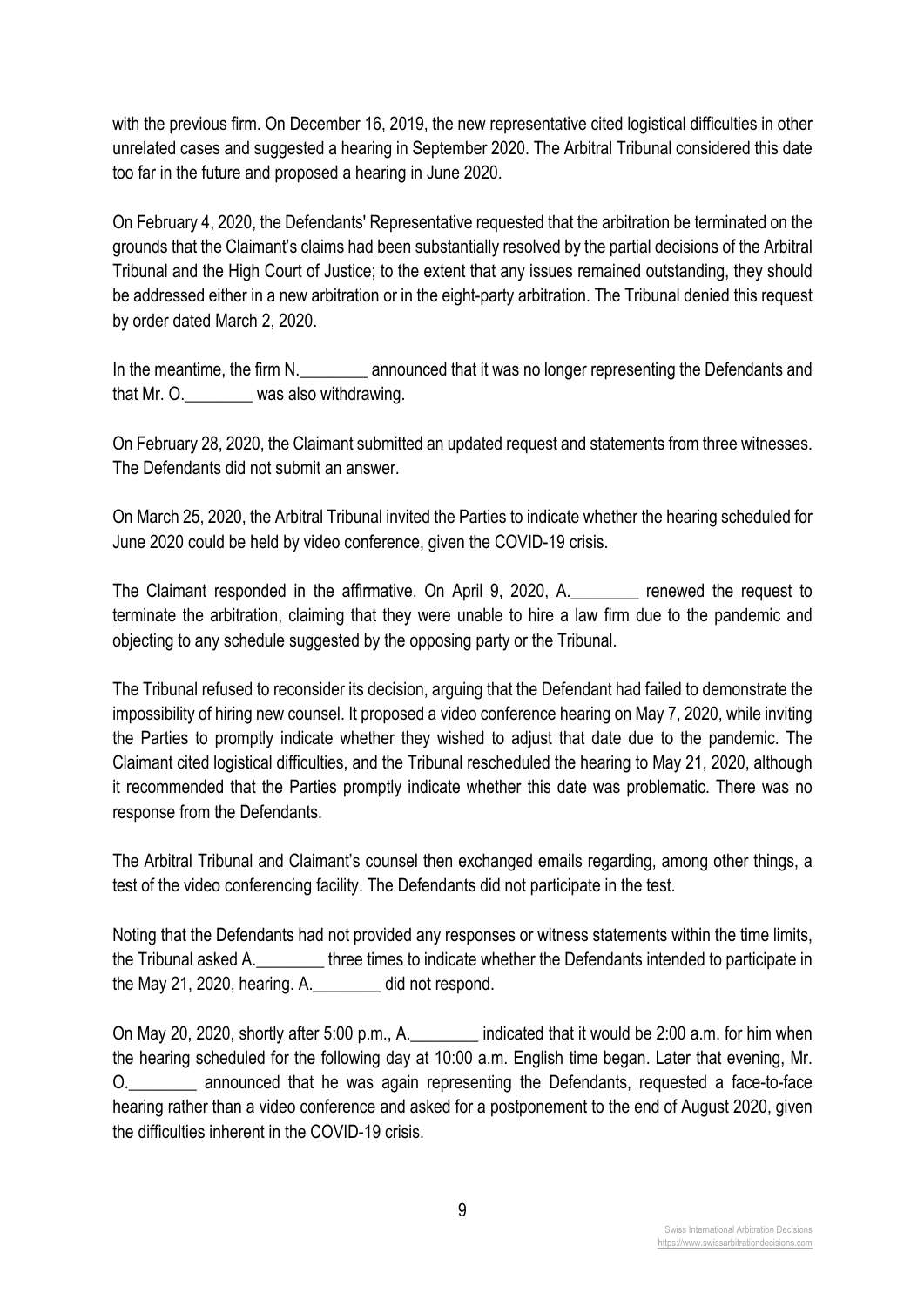The hearing was held by video conference on May 21, 2020. Appearing for the Defendants, Mr. O.\_\_\_\_\_\_\_\_ requested a postponement to July on the grounds that he was not prepared to deal with the issues raised by the Claimant. He explained that he had been briefed the previous evening and had not received any instructions.

The Arbitral Tribunal rejected the postponement. In its decision from the bench, it emphasized in substance that Art. 14 of the LCIA Arbitration Rules required it to conduct the proceedings expeditiously. The issues remaining after the partial award had been outstanding for a considerable period of time, and the Tribunal had endeavored to move the proceedings forward in order to resolve them expeditiously, which was apparent to the Respondents. Their repeated changes of counsel had caused delays; even though they were entitled to do that, the Defendants should cooperate with the Tribunal. After the Tribunal refused to terminate the proceedings, the Defendants could have indicated if they had any difficulties with the procedural timetable, but they did not. Nor had they reacted when the Arbitral Tribunal had agreed to postpone the hearing date on the Claimant's request. Moreover, the Defendants did not dispute that they had been assisted by lawyers before the High Court of Justice between February and April 2020, sometimes even by Mr. O.  $\cdot$  ; they did not explain why they had not been able to do the same in the present proceedings. In short, the Defendants had had every opportunity to participate in the proceedings by providing evidence, making written and oral submissions, and announcing well in advance of the hearing if they were prevented from participating. However, such an impediment was not invoked until 11 p.m. the day before the hearing.

Faced with the refusal of the postponement of the hearing, Mr. O. electined the offer to participate in the hearing or to attend it and withdrew after reserving his clients' rights.

The Tribunal heard three witnesses (including P.\_\_\_\_\_\_\_\_) who had also been heard by the English judge. At the end of the hearing, it gave the Parties 14 days to make written submissions in relation to the costs and declared the Arbitration closed, except for this issue and the issuing of the final Award.

5.4. The Appellants waited until after the final Award was notified to challenge the rejection to postpone the hearing. Can they be faulted for not having categorically opposed the making of the Award and for not having insisted on a new hearing?

The principle of good faith requires the litigant to point out possible procedural defects in time to try to obtain their remedy *pendente lite*, rather than keeping such an argument in reserve and only raising it in the event of an unfavorable outcome of the arbitration proceedings. Failure to comply with this obligation is usually sanctioned by the lapse of time (Judgments 4A\_40/2018 of September 26, 2018, at 3.3.1 and 3.3.3; 4A\_70/201518 of April 29, 2015, at 3.2.1; ATF 119 II 386 at (1)(a) p.388; see the reservation made for serious defects that must be remedied ex officio: judgment 4P.282/2001 of April 3, 2002, at 8).

 $18$  Translator's Note: The English translation of this decision is available here: https://www.swissarbitrationdecisions.com/counsel-failure-inform-his-client-not-excusable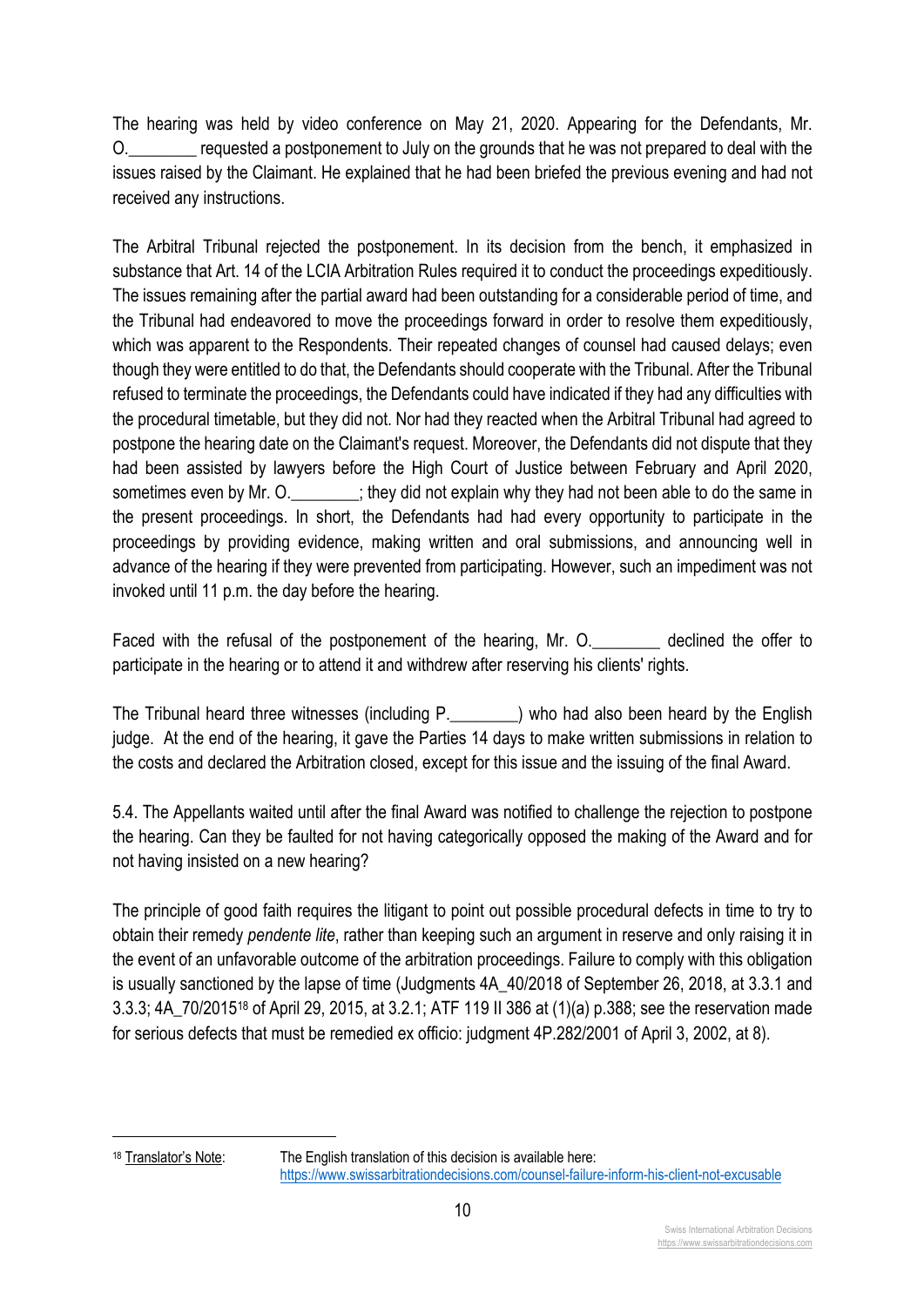In this case, the breach of the rules of good faith is not obvious, given that the Tribunal had declared the proceedings closed except for the question of costs. In any case, the Appellants are faced with another stumbling block than possibly forfeiting their right to sue.

5.5. The Appellants do not contest the age of the dispute, nor the need to expedite. Nor do they dispute the delays due to their change of lawyers and their duty to cooperate with the Tribunal.

According to their argument, the pandemic placed them in an exceptional situation that justified a delay of a few weeks. It appears, however, that even before the COVID-19 crisis, the Appellants were already seeking to postpone a final award, even expressly acknowledging the lack of urgency in resolving the issues still in dispute. They twice raised logistical difficulties, first using the argument of a parallel arbitration without its relevance being demonstrated, and then that of a representative who was allegedly busy with other matters when she had just been appointed. They also raised the possibility of adding evidence on a foreign law without it being known whether they did so. They first requested the termination of the proceedings on the grounds that the disputed points should be dealt with in another proceeding. After their new representative announced the end of her engagement on February 28, 2020, they did not react until April 9, 2020, when they again requested the termination of the proceedings, this time arguing that they were unable to find a law firm in the context of the pandemic. They did not react when the Tribunal argued that had not demonstrated such an impediment and did not respond to its requests, refraining from participating in the technical preparations for the video conference. They appeared only the day before the hearing, represented by the Indian lawyer who had already participated in their defense.

The Appellants were paradoxical in demanding a face-to-face hearing rather than a video conference in the middle of the COVID virus. Moreover, they wrongly minimize the fact that at the same time, they managed to be represented in the English proceedings, notably by Mr. O. The this light, the argument that it was not possible to find a lawyer because of the COVID crisis appears specious. As for the argument that it was difficult to gather counter-witnesses and experts in the midst of a pandemic, it might have been successful if it had not been formulated in such a vague and imprecise manner, and if it had been expressed before this appeal, which the Award does not note. The Appellants were careful not to indicate, even briefly, which witnesses and experts they proposed to call and on which questions. The credibility of this argument is irremediably compromised.

The Appellants do not establish that they were actually prevented from submitting an answer and witness statements. Nor do they explain what prevented them from coming forward and setting out their alleged difficulties when the Arbitral Tribunal invited them to do so. Furthermore, in their appeal, they do not attempt in any way, even summarily, to demonstrate what evidence, what relevant factual or legal arguments they could have presented if they had benefited from the requested postponement in order to allegedly prepare their defense in the necessary way (see above-mentioned Judgment 4A\_70/2015 at 3.2 (2 i.f.).

However, if the right to be heard is a formal constitutional guarantee, the breach of which in principle leads to the annulment of the decision under appeal, regardless of the chances of success of the appeal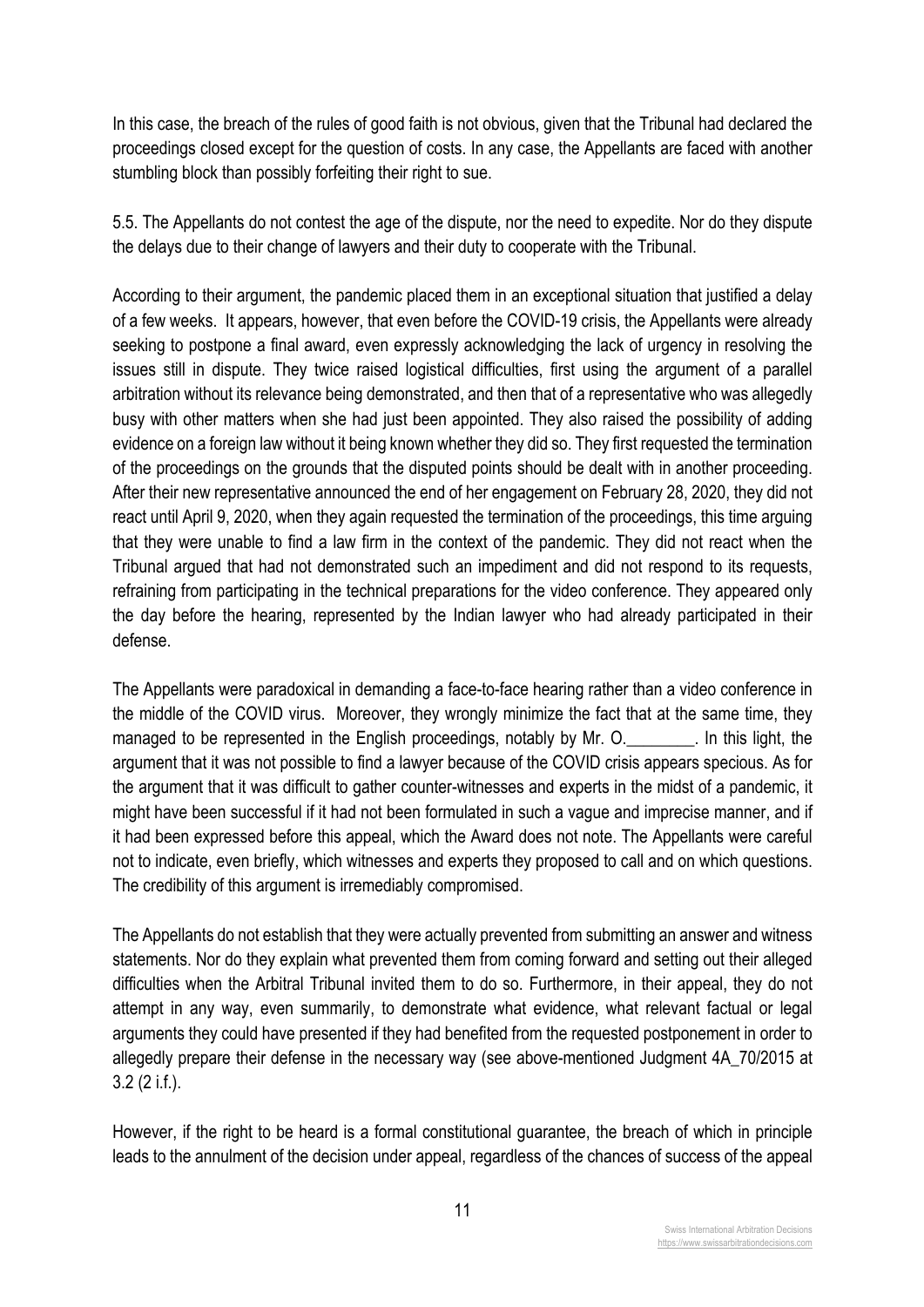on the merits, the litigant is expected to explain what influence the alleged defect may have had on the procedure when it is not immediately perceptible (Judgement 4A\_198/2020 of December 1, 2020, at 4.2 and references cited; ATF 143 IV 380, at 1.4.1). The silence of the Appellants on this point only reinforces the conviction that the alleged difficulties in finding a lawyer and in gathering evidence in the middle of COVID were only a pretext.

In this context, the Arbitrators could refuse to postpone the hearing without breaching the Appellants' right to be heard.

5.6. The Appellants also argue that there was a breach of the principle of equal treatment. They argue that the Arbitral Tribunal wrongly granted the request of the other party by agreeing to postpone the hearing date from May 7 to 21, 2020, under the pretext of logistical problems.

The Award does not state what those logistical issues were ("certain logistical issues for the hearing"). It appears, however, that the Claimant/Respondent worked with the Arbitrators to advance the proceedings and find a timetable, attempting to obtain a hearing as early as March 2020.

In the context of COVID, the Arbitral Tribunal proposed a video conference in lieu of the hearing scheduled for June 2020, which it set for May 7, 2020. Mindful of the difficulties caused by the pandemic, the Tribunal invited the Parties to indicate whether they wished to propose an adjustment to this date, stating that it would endeavor to accommodate reasonable requests. It was in this context that the Claimant cited logistical problems. The Tribunal then extended the date to May 21, 2020, without consulting the Defendants/Appellants, but recommending that the parties report any difficulties with the date as soon as possible. However, the interested parties did not react (except on the eve of the hearing).

The Arbitral Tribunal cannot be accused of having treated two similar situations in an unequal manner, since they were clearly not similar.

5.7. In short, the reasons under Art. 190(2)(d) of the PILA prove to be inconsistent insofar as they are aimed at the refusal to postpone the hearing.

## *II. Res judicata of the judgments of the High Court of Justice and the right to be heard*

# 6.

6.1. In a second, twofold grievance, the Appellants allege a simultaneous breach of procedural public policy and of their right to be heard. The Arbitral Tribunal wrongly attributed the authority of *res judicata* to the decisions of the High Court of Justice, in disregard of the Swiss concept of *res judicata*. It allegedly disregarded the fact that only the operative part of a decision can be given such authority, to the exclusion of the discussions. Moreover, the English and arbitration proceedings did not have the same subject, and Company B. Was not a party to the former. Finally, the Tribunal allegedly breached its minimal duty to consider the relevant issues by holding them contractually liable without further consideration.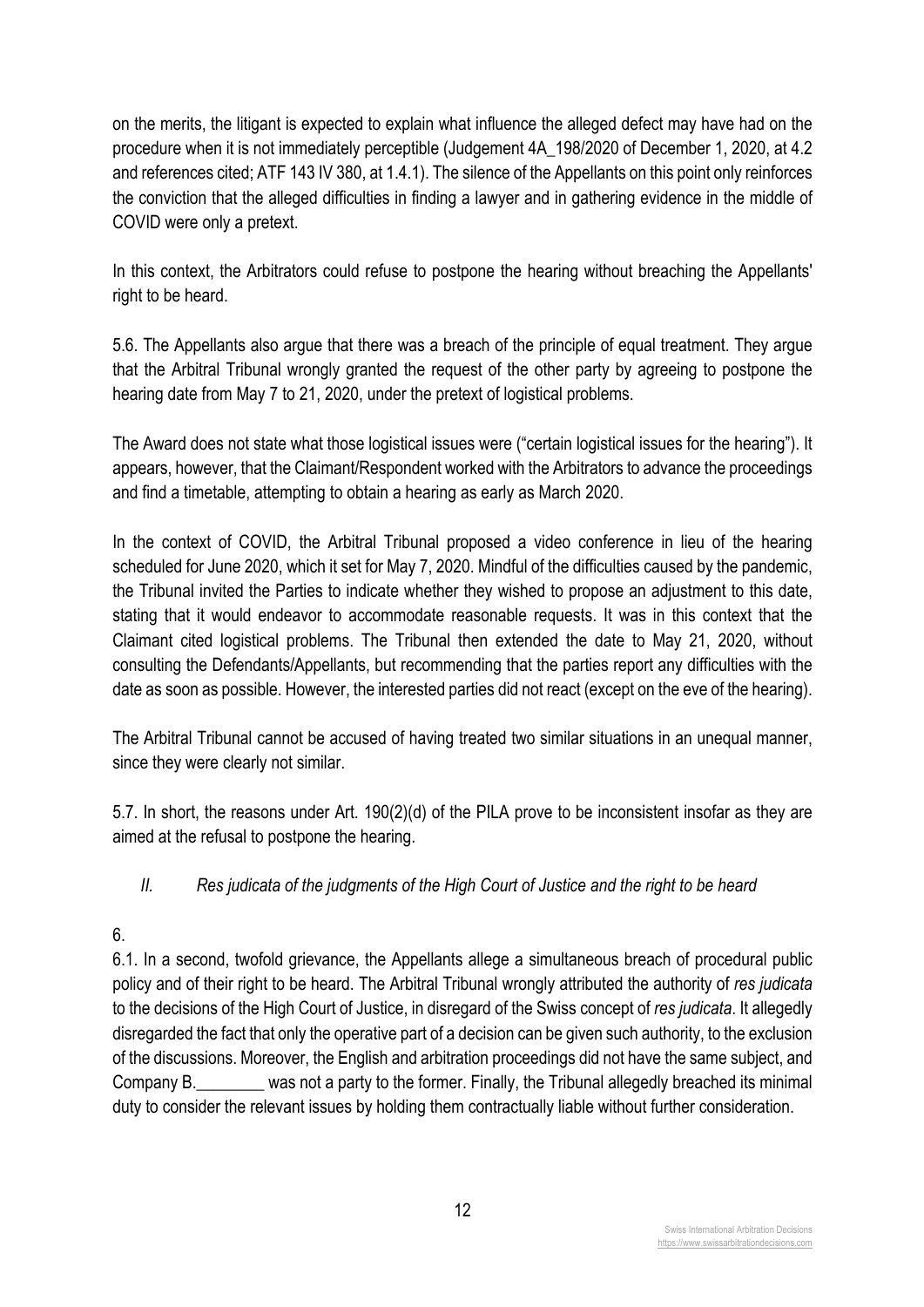6.2. The argument relating to procedural public policy will be dealt with first. In order to examine it, it is necessary to recall the outline of the concept of *res judicata* (at 6.3). The content of the English judgments will then be summarized (see 6.4), before presenting the Arbitrators' reasoning (at 6.5) and to decide on this first branch of the grievance (at 6.6). It will then be the moment to deal with the argument based on the right to be heard (at 6.7).

6.3. Public policy within the meaning of Art. 190(2)(e) of the PILA has a procedural aspect (ATF 141 III 22919, at 3.2.1).

According to the case law, an arbitral tribunal breaches procedural public policy if it rules without taking into account the *res judicata* effect of a previous decision or if it departs in its final award from the opinion it had expressed in a preliminary ruling on a preliminary question of substance (BGE 140 III 278<sup>20</sup>, at 3.1. p 279; 136 III 34521 at 2.1 p 348). In an obiter dictum, the Court specified that such an infringement may also result from the fact that an arbitral tribunal wrongly attributes *res judicata* status to a previous arbitral award and refrains from examining an issue when the claim at issue is not identical to the one already decided (ATF 141 III 229, at 3.2.6 p 239 i.f.). This analysis is approved by Bernhard Berger. This author points out that in this situation, there is no risk of seeing two contradictory decisions simultaneously enforceable; however, it is precisely this element that is considered to be contrary to public policy (see ATF 127 III 279 at 2b). This being the case, a court that wrongly considers itself bound by an earlier judgment would be committing a denial of justice and would be breaching the right to a fair trial, which is also a matter of procedural public policy (Bernhard Berger, *No Force of Res Judicata for an Award's Underlying Reasoning*, in Bulletin ASA 2015 p. 656 f.).

In the Swiss conception, only the operative part of the decision is *res judicata*, to the exclusion of the reasoning, even though the analysis of the reasoning is sometimes necessary for the understanding of the operative part (ATF 141 III 229 at 3.2.6 p 238; 128 III 191 at 4a p 195).

Some countries (in particular common law countries) have a broader definition of *res judicata* and know of issue estoppel or issue preclusion: questions of fact and/or law constituting the necessary and essential basis of a final decision taken by an appropriate authority cannot be judged again in a subsequent proceeding between the same parties or their successors, even if the action is based on another cause (see Edith Charbonneau, *Préclusion, Res Judicata et Préclusion découlant d'une question déjà tranchée: Clarification is needed!* in Canadian Bar Review 2015, vol. 93 No. 2, pp. 373-375 and 386 ff [available at www.canlii.org]; Silja Schaffstein, *The Doctrine of Res Judicata Before International Commercial Arbitral Tribunals*, 2016, n. 1.24-1.25 and 6.75).

<sup>19</sup> Translator's Note: The English translation of this decision is available here:

http://www.swissarbitrationdecisions.com/res-judicata-revisited

<sup>20</sup> Translator's Note: The English translation of this decision is available here:

http://www.swissarbitrationdecisions.com/res-judicata-effect-foreign-judgment <sup>21</sup> Translator's Note: The English translation of this decision is available here: http://www.swissarbitrationdecisions.com/setting-aside-of-award-for-violation-of-public-policyprinciple-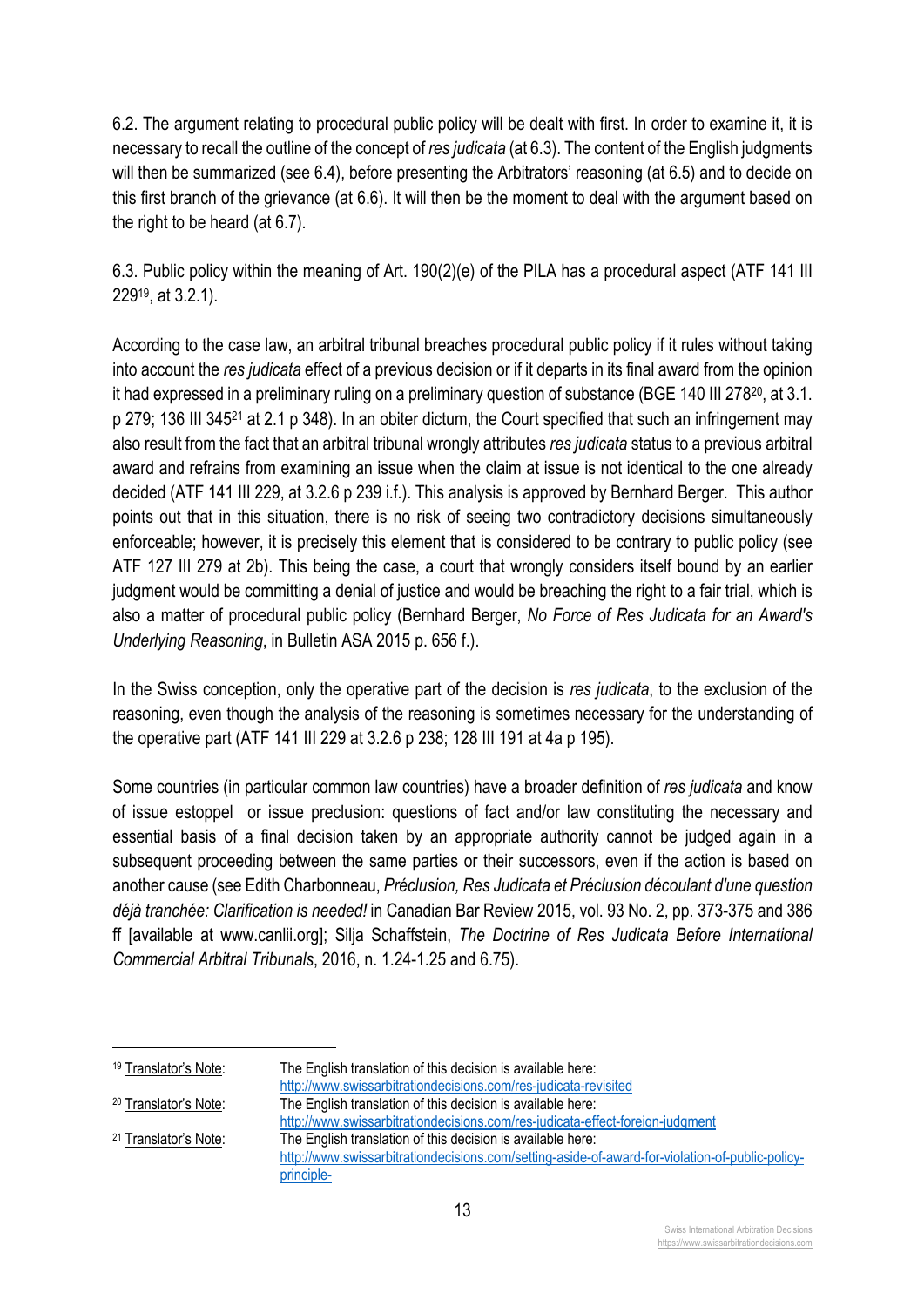According to Swiss case law, *res judicata* also applies internationally, provided that the foreign decision (issued by a state court or an arbitral tribunal) can be recognized in Switzerland (ATF 141 III 229 at 3.2.2; 127 III 279 at 2b p. 283). However, a recognized foreign judgment can only have the authority in Switzerland that it would have if it had been issued by a Swiss state court or an arbitral tribunal located in Switzerland. Thus, even if, according to the law of the State of origin (*lex loci decisionis*), the authority extends to the legal considerations underlying the said judgment, it will only be admitted in Switzerland for the main points of its operative part (BGE 141 III 229, at 3.2.3; 140 III 278 at 3.2).

An arbitral tribunal based in Switzerland must therefore determine the authority of a previous decision in accordance with the *lex fori*, *i.e*., the principles developed by the Federal Tribunal in matters of *res judicata*, unless an international treaty provides otherwise (Berger, *op. cit*., Bulletin ASA 2015 p. 645).

One part of the legal commentary, following the example of the International Law Association, would like to impose a broader notion of *res judicata* in international commercial arbitration cases, sometimes distinguishing according to the jurisdiction (state or arbitral) from which the first decision emanates and according to the nature of the question already decided (principal or preliminary) (Schaffstein, *op. cit*. 6.73 ff; see Recommendation No. 4 of the ILA [International Law Association], reproduced in the aforementioned work at No. 6.195, which does not, however, regulate the relationship between state courts and arbitral tribunals). The Federal Tribunal has refused to do so (ATF 141 III 229, at 3.2.5). Some commentators disagree with this, while conceding that the ILA Recommendations and the doctrine of issue preclusion have not really taken hold in international practice (see Voser/Raneda, *Recent Developments on the Doctrine of Res Judicata in International Arbitration* [...], in Bulletin ASA 2015 p. 764-766, 774 and 776-778, who argue for a greater autonomy of arbitrators; Xavier Favre-Bulle, in *SRIEL 2016* 682; Schaffstein, *op. cit*, n. 6.75 ff.). Others consider this position to be consistent with the definition of public policy (Berger, *op. cit*., Bulletin ASA 2015 p. 653 f.; the same author, in RSJB 2017 p. 291 i.f. - 292; cf. also Luca Beffa, in *New Developments in International Commercial Arbitration 2015*, pp. 277- 278).

6.4. In its Judgment of December 13, 2017, the English High Court of Justice (under Judge J.\_\_\_\_\_\_\_\_) made the following considerations, among others:

The main issue in the proceedings was to determine whether A. \_\_\_\_\_\_\_\_\_'s employment contract had been validly terminated.

A.\_\_\_\_\_\_\_\_ had breached the employment contract and the shareholders' agreement in several ways:

- i) he had engineered a "coup" by removing the CEO P. The and serving in that capacity himself, only to fire four senior executives and place a man from his inner circle in a senior position;
- ii) he had undertaken a sustained campaign of aggressive abuse and intimidation of P. and management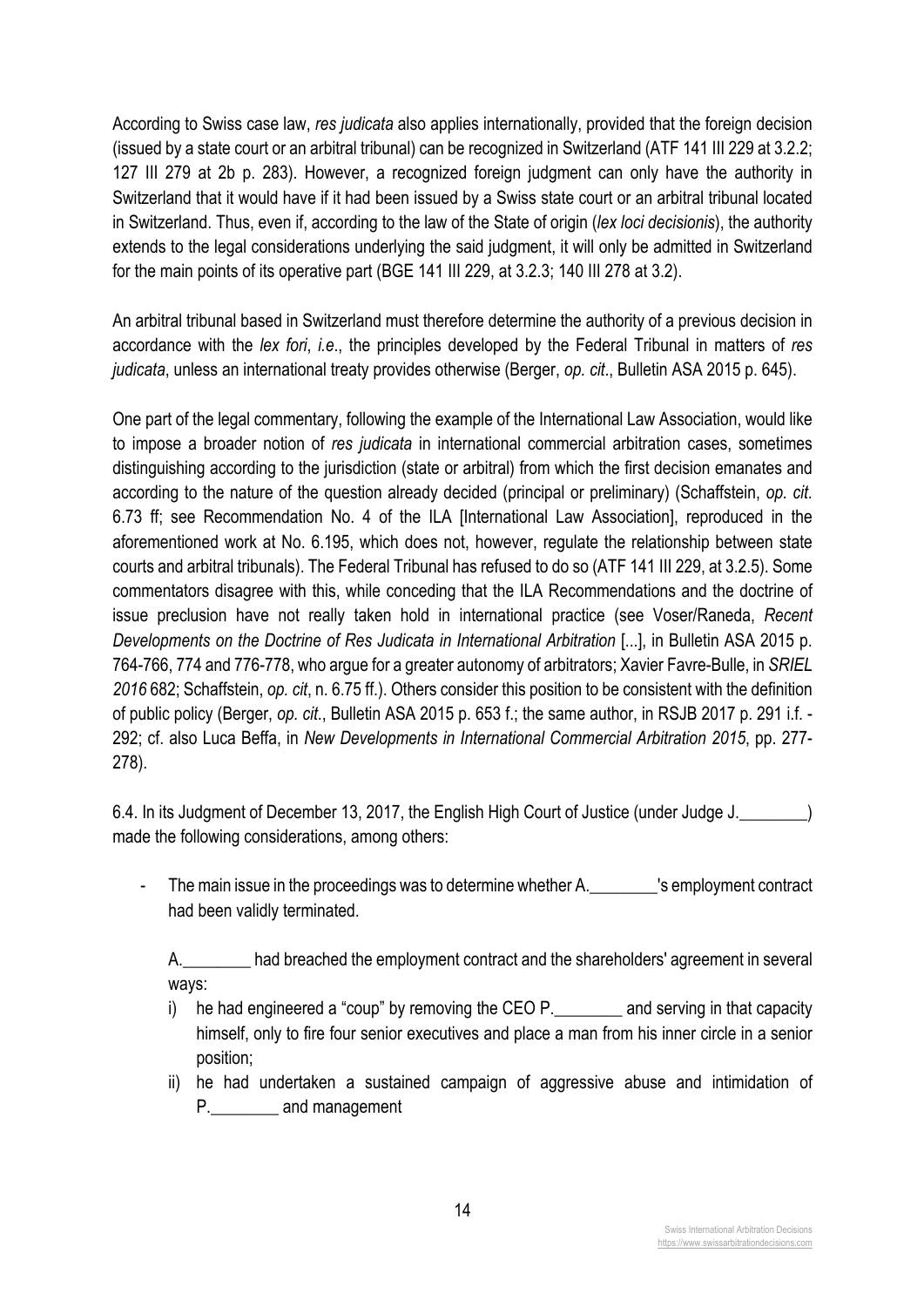- iii) he had induced or encouraged the union to exclude management from the U. plant premises in India, in order to consolidate his own power and impose his strategy on the business;
- iv) even after the CEO and the four dismissed managers were reinstated, he continued to maintain a parallel management structure.
- The seriousness of these breaches justified the termination of the employment contract on February 10, 2017, which was therefore valid. The Parties still needed to be heard on the appropriate form of relief. A.\_\_\_\_\_\_\_\_'s counterclaim was to be rejected.

The High Court issued a further decision on March 26, 2018 ("Final Relief Judgment"<sup>22</sup>), extending the scope of the injunctions that had previously been issued. This very concise decision held, among other things, that the conduct found in the December 13, 2017, judgment continued; A.\_\_\_\_\_\_\_\_ remained determined to bring the group under his own control or, alternatively, to destroy the business and compete with it.

6.5. The Arbitral Tribunal considered whether, as argued by the Claimant, it was bound by the English judge's analysis of various contractual breaches committed by A.

In support of this legal commentary reference, he specified that the Defendants' failure to appear at certain stages of the proceedings, in particular at the hearing of May 21, 2020, did not exempt the Claimant from proving the facts underlying its submission, the merits of which he had to examine (Gunter/Marinkovich, *Default Proceedings, in Arbitration in Switzerland: The Practitioner's Guide*, vol. II, 2nd ed. 2018, p. 2667 n. 10 and p. 2668 f. n. 17 f.; see also Berger/Kellerhals, *International and Domestic Arbitration in Switzerland*, 3rd ed. 2015, p. 410 n. 1177).

The Tribunal then noted that the vast majority of the contractual breaches alleged by the Claimant had been established by the English High Court of Justice after a very thorough evidentiary process, following the hearing of eleven witnesses (including the CEO P. \_\_\_\_\_\_\_\_\_ and A.

It ultimately found itself bound by the findings of fact and legal analysis made in the English judgments of December 13, 2017, and March 26, 2018, for the following reasons:

- With regard to Z. The Ltd and A. The who were both parties to the English proceedings, these judgments were *res judicata*. The same contractual breaches were at issue in both proceedings.
- To put it slightly differently, although with the same effect, one could speak of a form of issue estoppel. As long as an issue had been finally decided in one court proceeding, the parties could not lead another court to make a different analysis.
- A third way was to treat English judgments as evidence. In the absence of evidence to the contrary, it was highly persuasive.

<sup>&</sup>lt;sup>22</sup> Translator's Note: In English in the original text.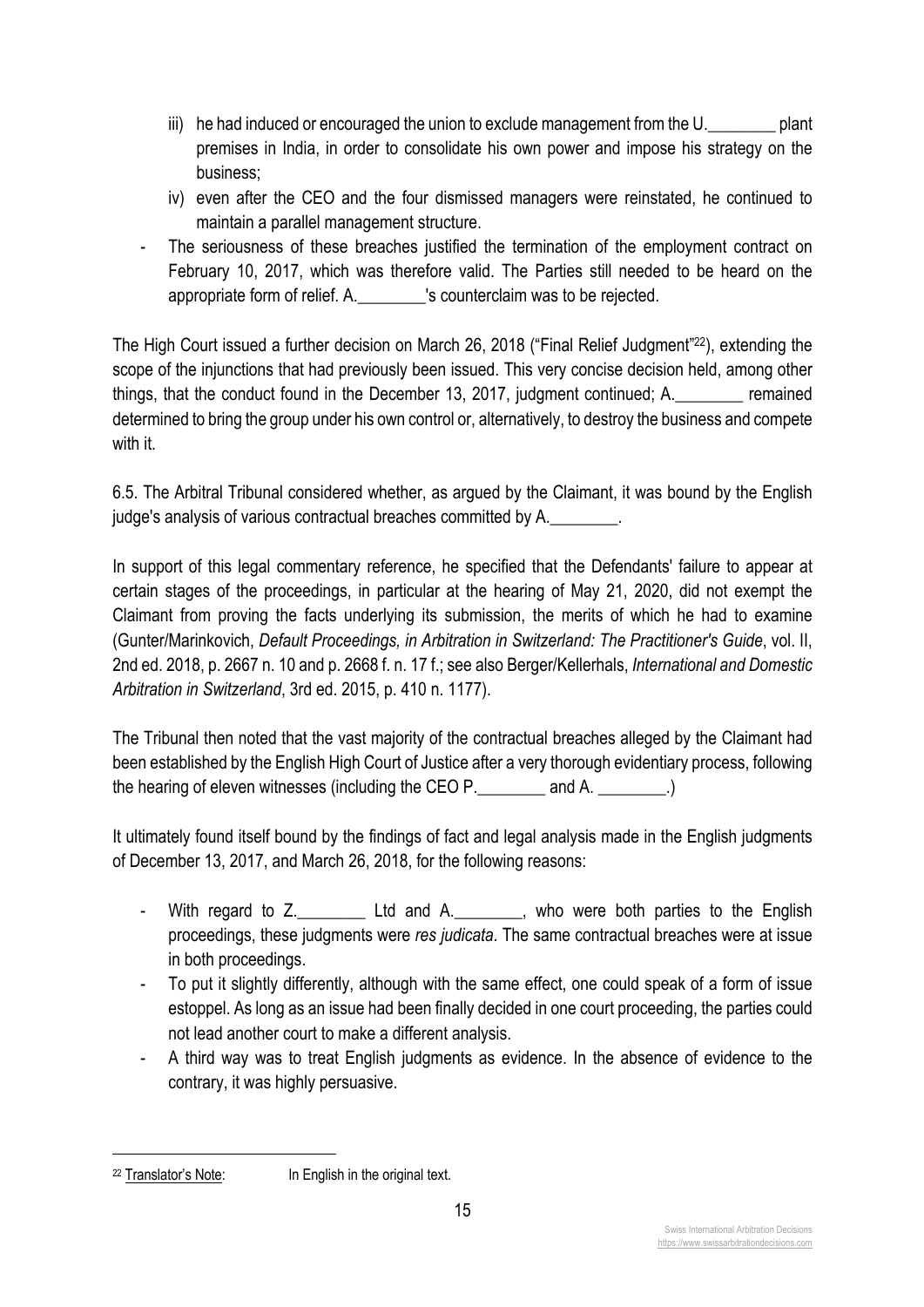- Even if Company B. And not participated in the English proceedings, it was inconceivable that the Arbitral Tribunal would adopt the English judge's analysis of the relationship between the Claimant and A. \_\_\_\_\_\_\_\_ as it stood, and then adopt a different solution in the relationship between the Claimant and the aforementioned company. This consideration was valid even in the event that the Tribunal had evidence to justify a different decision, which was not the case here.
- In 2017, the Parties agreed to suspend the arbitration to allow the English High Court to rule on the issues before it. The exchange of letters of March 16 and 17, 2017, [see B.b supra, Ed] may not have been a clear indication of a willingness to be bound by the discussions in those proceedings, but it was certainly one possible reading. In any event, the Defendants had requested that the arbitration be terminated by letter dated February 4, 2020, on the basis that the High Court had already decided the majority of the claims raised in the amended arbitration petition on December 13, 2017. Therefore, the arbitrators could rely on the English judge's analysis without doing injustice to the Defendants, given the credence they themselves had given to his judgments.

6.6. The foregoing summary reveals that the Arbitrators provided several reasons for "incorporating" Judge J.\_\_\_\_\_\_\_\_'s decisions into their Award. When confronted with several independent reasons, each of which is sufficient to determine the fate of the case, the Appellant must address each of them, on pain of inadmissibility (ATF 142 III 364 at 2.4 p 368). The grievance could run into this first pitfall, insofar as it focuses on the question of *res judicata* and estoppel. In any case, it is unfounded.

The Appellants rightly point out that, according to Swiss case law, the Arbitral Tribunal should have examined whether the conditions for recognition had been fulfilled and, if so, should have applied the Swiss concept of *res judicata*, which excludes the issue of estoppel. In this case, the precise outline of the action brought before the English court is unknown, except that the central issue was the validity of the termination of A.\_\_\_\_\_\_\_\_'s employment contract (see 6.4 above). The plaintiff (group holding company) had apparently made submissions for damages that are not addressed in the judgment of December 13, 2017. The mere fact that the same contractual breaches are discussed in the English and arbitration proceedings is not sufficient to infer that the subject matter of the dispute is the same, which is a necessary condition for the granting of *res judicata* (see, for example, BGE 140 III 278, at 3.3 p 281). The Appellants also rightly insist on the fact that Company B. The Appellants also rightly insist on the fact that Company B. proceedings. This being the case, to find, as the Appellants suggest, that the Arbitrators could not invoke either the authority of *res judicata* or the preclusive effect of the discussions of the English judgments does not exhaust the discussion.

In a letter dated February 4, 2020, the Appellants stated that the English High Court of Justice had already ruled on the majority of the claims made by the Respondent. The reason that motivated them at the time, namely the termination of the arbitration, cannot be ignored. They nevertheless showed the reliance they placed on the English judgments ("*the reliance which they themselves have placed on those*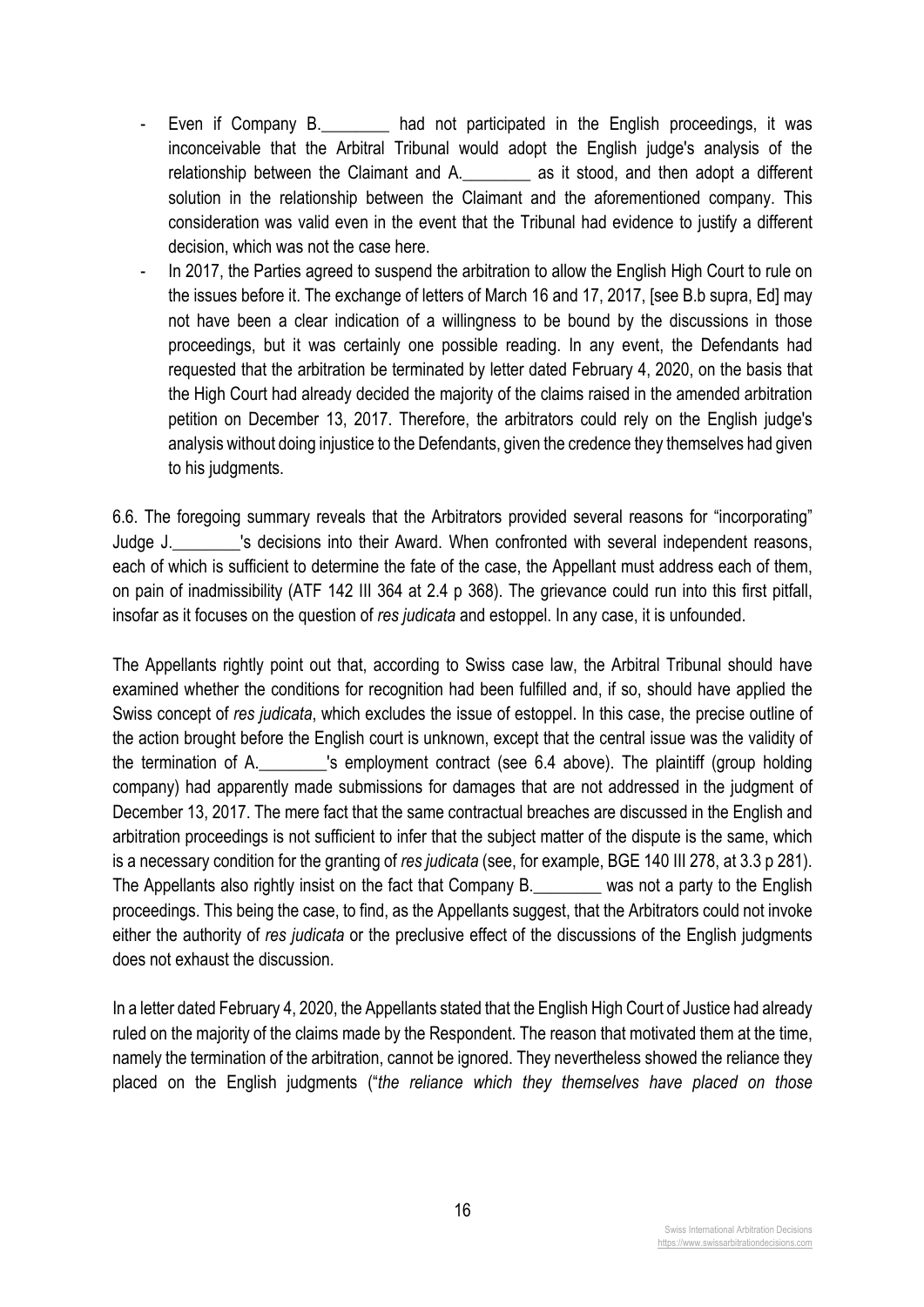*judgments*"23). This "reliance" came after they had already recognized the authority of the Judgment of December 13, 2017.

On January 3, 2018, they had in fact consented to the draft decision prepared by the opposing party (B.b above), reproduced in the Award of May 9, 2018. In substance, the latter invited the Arbitral Tribunal to affirm the conclusions of law and the injunctions formulated in the request, due to the judgment issued on December 13, 2017, of which §58-64 were devoted to the suspension of the CEO P. and the assumption of this function *ad interim* by A.\_\_\_\_\_\_\_\_. The Arbitral Tribunal was asked to find that these acts relating to the reserved area were in breach of the shareholders' agreement as they had not been approved by Z. Ltd, or that the aforementioned party had no authority to exercise the powers of the CEO.

On May 9, 2018, the Arbitral Tribunal granted the request, recording what it considered to be a settlement of the Parties, while specifying that their express agreement entitled it to adopt the findings formulated in the request without having to examine their merits. This decision was confirmed by the new Arbitral Tribunal on September 6, 2018.

The Appellants thus themselves attributed authority to the English judgment of December 13, 2017, admitting that A.\_\_\_\_\_\_\_\_'s appropriation *ad interim* of the position of CEO constituted a breach of the Shareholders' Agreement. The final Award admittedly did not rely on this agreement. However, it referred to the Award of September 6, 2018, which itself confirmed the earlier decision of May 9, 2018. In its answer, the Respondent relied on these elements without eliciting any criticism from them.

It must be conceded that the Respondent then made further submissions on February 28 and April 23, 2020, which repeated elements retained in §65 *ff* of the English judgment issued on December 13, 2017. These findings are the subject of finding 1) ii-iv in the operative part of the final Award (B.h above). The Appellants did not expressly agree to these findings. However, they have shown that they give credence to the English judgments, without disputing the analysis according to which they constitute convincing evidence; in this respect, it should be remembered that even an arbitrary assessment of the evidence is not in itself contrary to public policy (see, for example, ATF 144 III 12024 at 5.1 p 130). The Arbitrators heard three of the eleven witnesses called by the English judge, and their discussion of the various items of damage shows that these witnesses confirmed several of the facts underlying these findings, in particular the blockade of the U. http://www.blant by the union. As a matter of law, once one accepts that A.\_\_\_\_\_\_\_\_ was in breach of the shareholders' agreement for appropriating the position of CEO, it is difficult to see how one can deny such breaches with respect to the acts set forth in operative finding 1) ii-iv. Moreover, the Arbitrators dealt in detail with the losses caused by A. The Sconduct without really relying on these findings, except for the one relating to the blockade of the U.\_\_\_\_\_\_\_\_ plant.

In these circumstances, the Arbitrators cannot be accused of breaching public policy by repeating without discussion the findings made in the English judgment of December 13, 2017.

17

 $23$  Translator's Note: In English in the original text.<br> $24$  Translator's Note: The English translation of this The English translation of this decision is available here: https://www.swissarbitrationdecisions.com/atf-4a-260-2017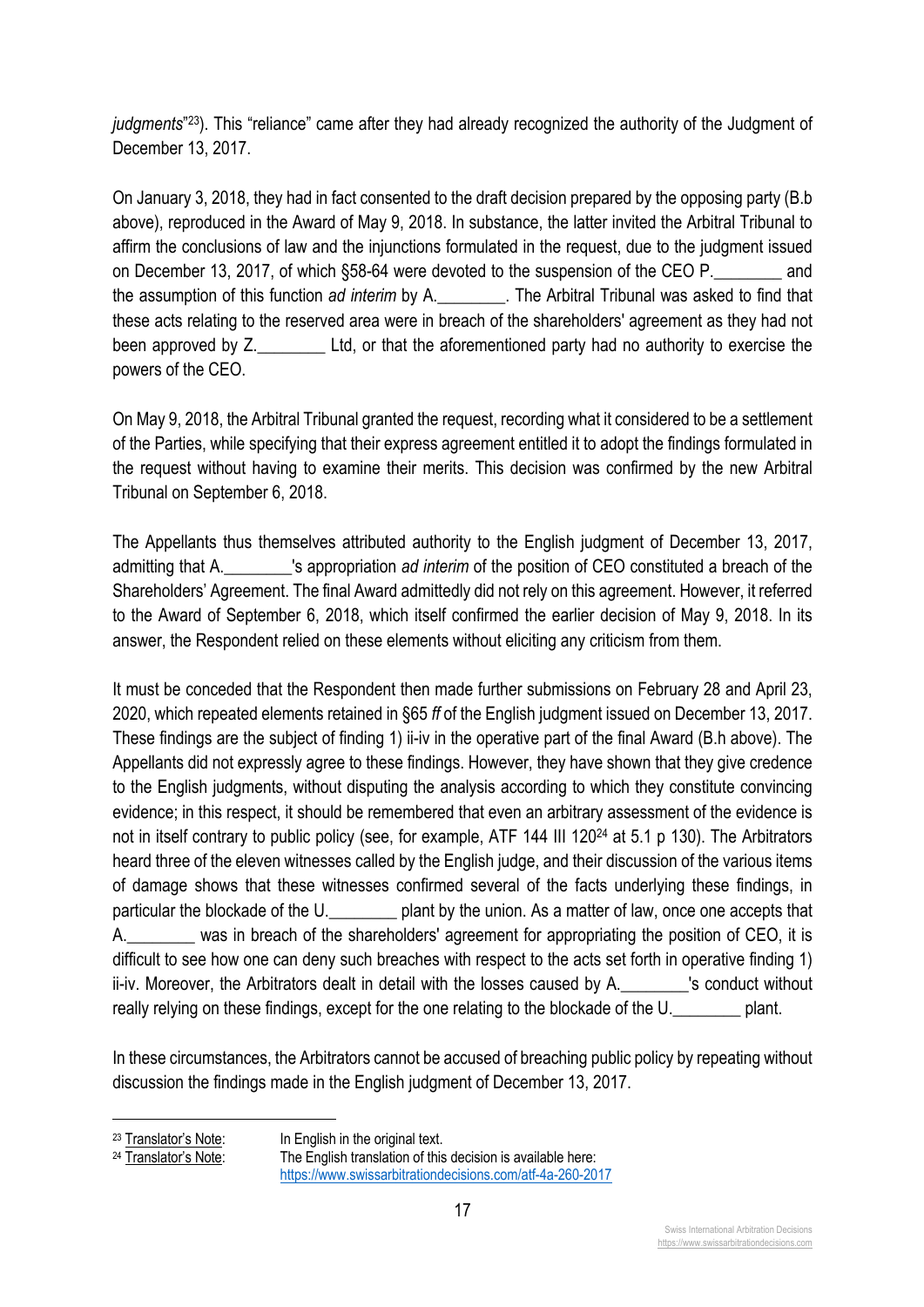It is appropriate at this stage to deal with the grievance concerning the right to be heard.

# 6.7.

6.7.1. The right to be heard, within the meaning of Art. 190(2)(d) PILA, does not require an international arbitral award to be reasoned (ATF 142 III 36025 at 4.1.2; 116 II 373 at 7b). However, case law has inferred a minimum duty for the arbitral tribunal to consider and deal with the relevant issues. Arbitrators breach this duty when, inadvertently or with misunderstanding, the arbitral tribunal does not take into consideration the allegations, arguments, evidence and offers of proof submitted by one of the parties and of importance to the award to be issued. In such a case, the right of the party concerned to present its point of view to the arbitrators is infringed: it is in the same situation as if it had not had the opportunity to present its arguments to the arbitrators (BGE 133 III 235, at 5.2; 121 IIII 331 at 3b).

It is incumbent on the alleged wronged party to demonstrate how an oversight of the arbitrators prevented it from being heard on an important issue. It must establish, first, that the arbitral tribunal did not examine certain factual, evidentiary, or legal elements that it had validly raised in support of its submissions and, second, that these elements were of such a nature as to affect the outcome of the dispute (BGE 142 III 360, at 4.1. 1 4.1. 4.1; 133 III 235 at 5.2).

6.7.2. The Appellants argue that a breach of this minimal duty occurred in various respects.

First of all, the Arbitral Tribunal improperly granted the English decisions the authority of *res judicata* without discussing the conditions laid down by Swiss case law, and without mentioning the operative part of these decisions, the questions they dealt with and the claims that were raised.

It is true that the Arbitral Tribunal failed to examine whether the conditions set out in Swiss case law - in particular the one relating to the recognition of foreign decisions - had been met. At most, its previous awards contain the information that the Defendants in the English state proceedings had waived the arbitration clause (Award of September 6, 2018, n. 17 and Award of May 9, 2018, n. 12; see in this respect ATF 140 III 278 at 3.1 p. 279 i.f. -280).

However, it must be borne in mind that the right to be heard, as understood by Art. 190(2)(d) PILA, does not confer the right to a reasoned award, nor does it guarantee the substantive accuracy of the arbitral award. It is violated when a party has been deprived of the possibility of participating effectively in the proceedings, of influencing them and of expressing its point of view (BGE 127 III 576 at 2d p. 579). However, it does not appear that such a case has arisen. The Appellants do not indicate which relevant argument was raised in this respect and neglected or disregarded by the Arbitrators. This part of the grievance is unfounded.

6.7.3. The Appellants also argue that the Arbitrators wrongly retained without discussion their contractual liability in principle, without having made any findings of fact or developed any legal analysis.

<sup>&</sup>lt;sup>25</sup> Translator's Note: The English translation of this decision is available here: http://www.swissarbitrationdecisions.com/agreed-upon-rules-procedure-do-bind-parties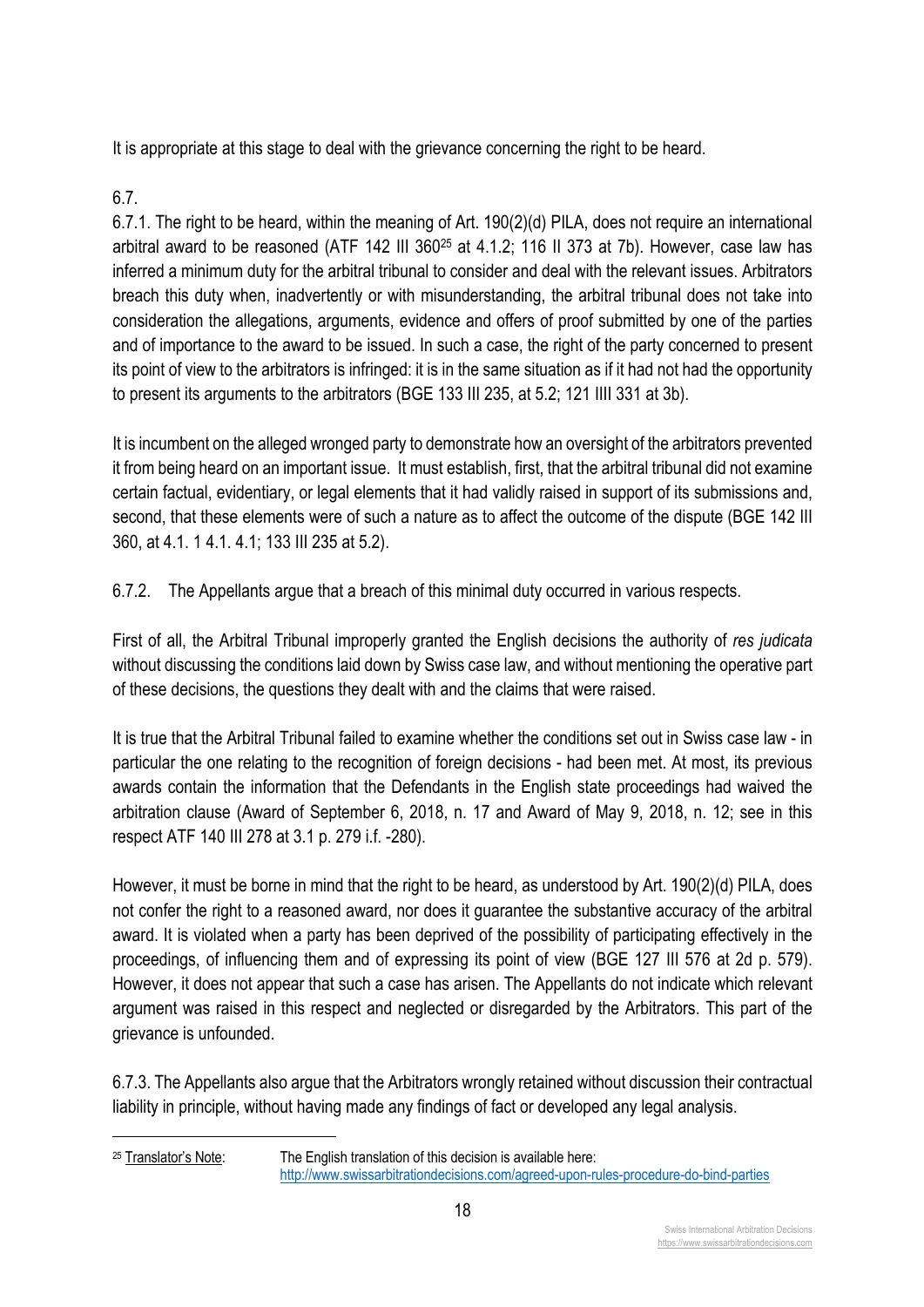Most of the alleged contractual breaches had already been established by the English judgment of December 13, 2017. For the reasons set out above, such a procedure is not open to criticism from a public policy perspective. Nor is there a breach of the right to be heard within the meaning of Art. 190(2)(d) PILA. On this point too, the Appellants do not explain which arguments they put forward and which were neglected or disregarded by the Arbitrators.

It is true that the English judgments did not address some of the alleged breaches. This is the case with the instituting legal proceedings in Dubai in January 2018 (Winding Up Claim26). The final Award refers to this case in 97 ff. It finds a breach of clauses 22.6.4 (c), 23.1.2 and 41.13 of the shareholders' agreement and concludes that the Defendants/Appellants are liable for the defense costs incurred by these proceedings

The Arbitrators then dealt in detail with the various items of damage caused by A.\_\_\_\_\_\_\_\_'s actions (see B.h above), based on the three witness statements and the documents provided by the witnesses. They also discussed clause 16.4 of the shareholders' agreement (see A above). They decided that Z.\_\_\_\_\_\_\_\_ Ltd. was entitled to institute proceedings against the two Defendants/Appellants, who were jointly and severally liable for the damage.

The Appellants still do not explain which arguments were presented in connection with all these issues and ignored by the Arbitrators. At most, they argue that the minimal duty to examine the relevant issues would prevail *a fortior* in the event of a default by one of the Parties. The criticism that emerges seems to be of a different order: after having recalled the precepts applicable in the event of a party's default, the Arbitral Tribunal allegedly disregarded them in practice, accepting without discussion the allegations of the Claimant and its legal analysis. A reading of the Award shows that such a grievance is unjustified, regardless of whether it is related to one of the legal considerations provided for in Art. 190(2) PILA.

In short, the part of the grievance relating to the right to be heard must also be rejected.

*III. Finding 7*

In view of the foregoing, the appeal must be rejected to the extent that it is admissible. The authors of the appeal, who are unsuccessful, will jointly and severally bear the costs of the federal proceedings (Art. 66(1) and (5) LTF) and pay the costs of the Respondent's attorney's fees (Art. 68(1), (2) and (4) LTF). The compensation granted to the latter will be taken from the security for costs provided by the Appellants.

<sup>&</sup>lt;sup>26</sup> Translator's Note: In English in the original text.